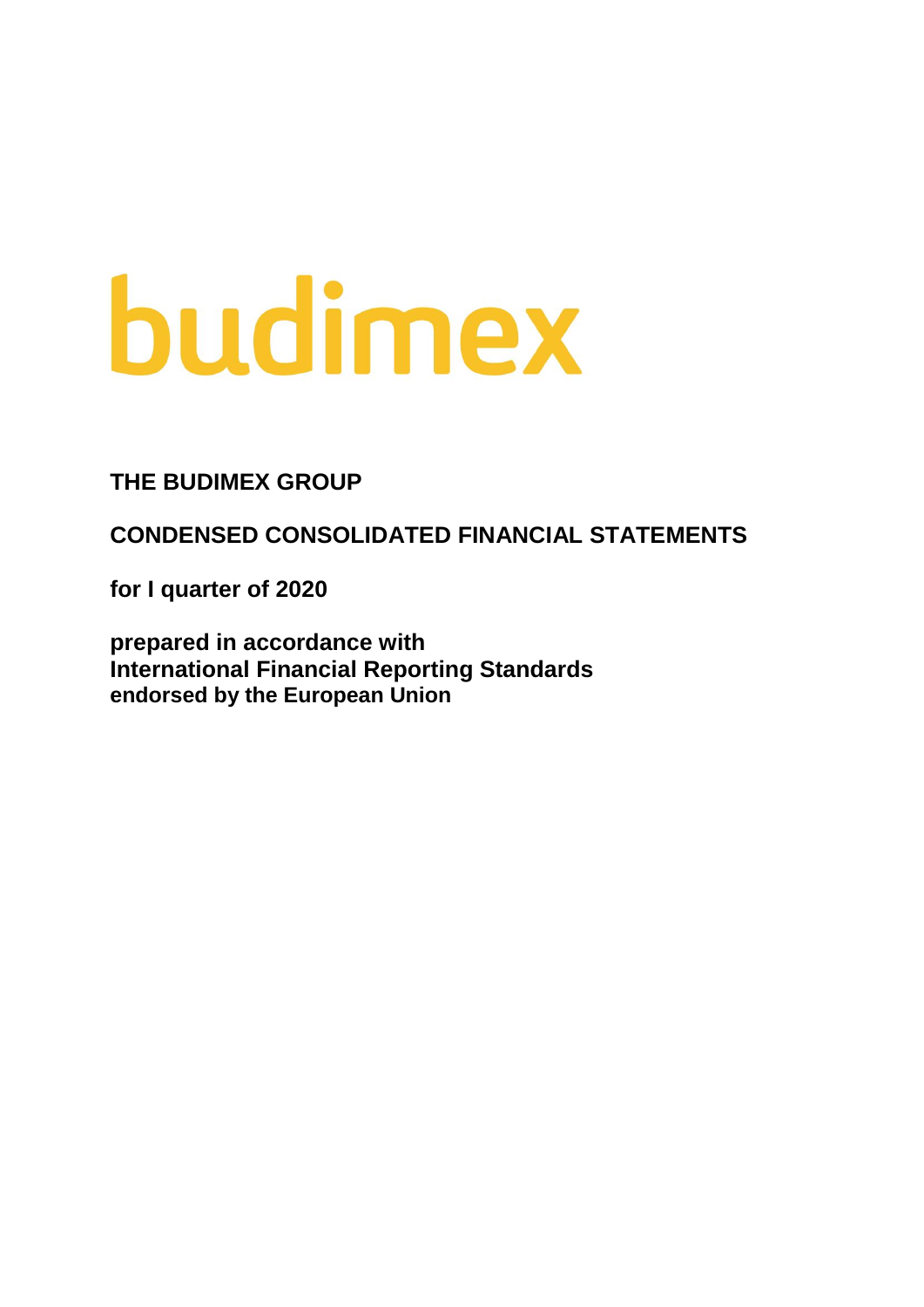# budimex

*(all amounts are expressed in PLN thousand)*

#### **Table of contents**

| 1.   |                                                                                                           |  |
|------|-----------------------------------------------------------------------------------------------------------|--|
| 1.1. |                                                                                                           |  |
| 1.2. |                                                                                                           |  |
| 1.3. | Description of the changes in the composition of the Group together with the indication of their          |  |
|      |                                                                                                           |  |
| 2.   |                                                                                                           |  |
| 3.   |                                                                                                           |  |
| 3.1. | Accounting policies and basis of preparing the consolidated financial statements of the Budimex           |  |
|      |                                                                                                           |  |
| 3.2. |                                                                                                           |  |
| 4.   | Net sales of finished goods and services, selling expenses, administrative expenses and profitability  12 |  |
| 5.   |                                                                                                           |  |
| 6.   |                                                                                                           |  |
| 7.   |                                                                                                           |  |
| 8.   |                                                                                                           |  |
| 9.   | Revenue from sale of finished goods, services, goods for resale and raw materials, by category  17        |  |
| 9.1. |                                                                                                           |  |
| 9.2. |                                                                                                           |  |
| 9.3. |                                                                                                           |  |
| 10.  |                                                                                                           |  |
| 11.  | Factors which will affect results achieved by the Group in a period covering at least the next quarter 19 |  |
| 12.  | Description of significant achievements or failures of the Budimex Group in the I quarter of 2020, key    |  |
|      | events concerning the Group's operations and significant events after 31 March 2020  19                   |  |
| 13.  |                                                                                                           |  |
| 14.  | The Management Board's position on the feasibility of results stated in the financial forecasts           |  |
|      | published earlier for the year in view of the financial results presented in the quarterly report in      |  |
|      |                                                                                                           |  |
| 15.  | Statement of ownership of shares of Budimex SA or rights to such shares (options) held by the             |  |
|      | managing or supervisory persons of Budimex SA as at the date of publication of this report together       |  |
|      |                                                                                                           |  |
| 16.  | Proceedings pending as at 31 March 2020 before court, competent arbitration body or any public            |  |
|      |                                                                                                           |  |
| 17.  |                                                                                                           |  |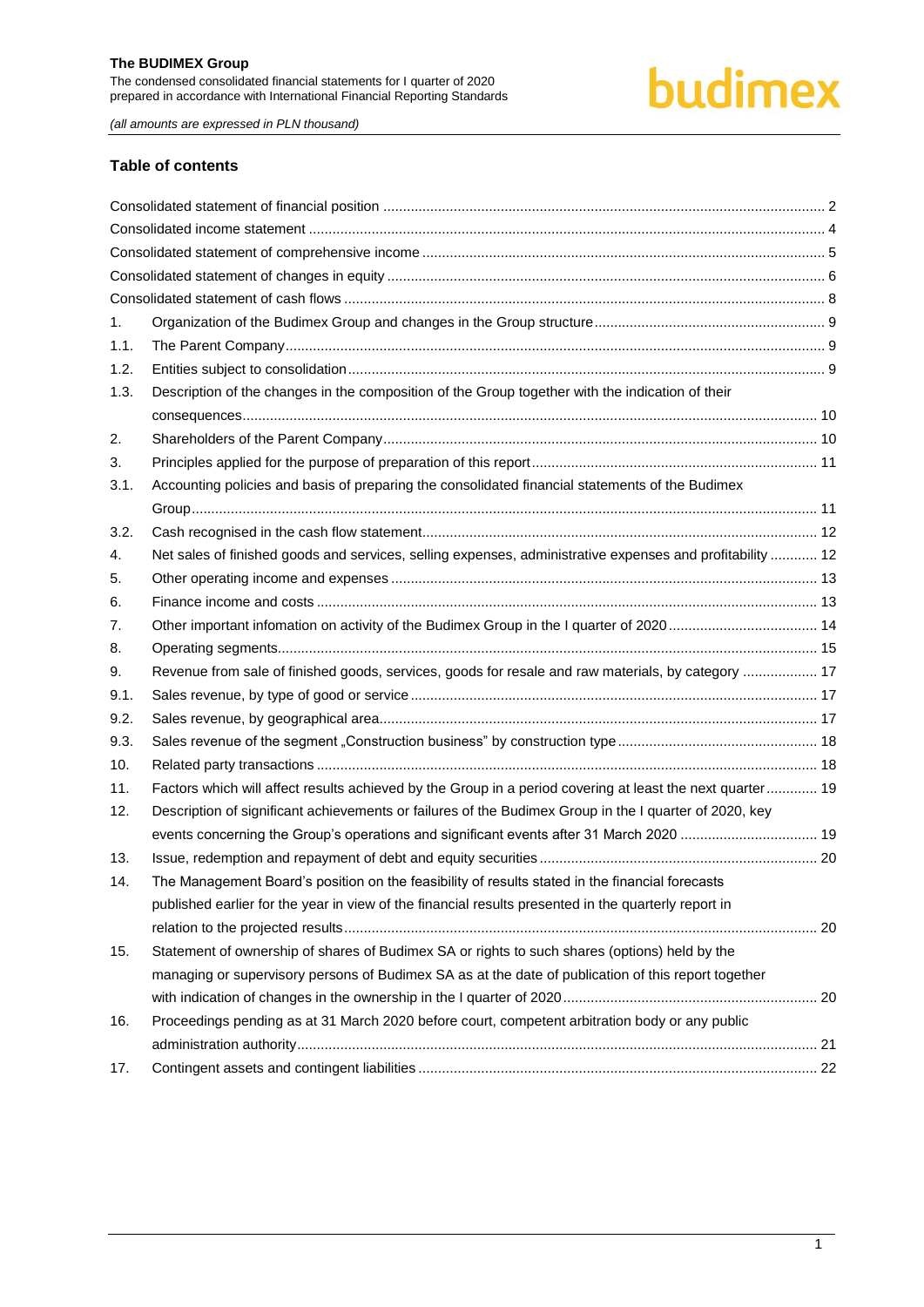

*(all amounts are expressed in PLN thousand)*

### <span id="page-2-0"></span>**Consolidated statement of financial position**

|                                               | <b>31 March 2020</b> | 31 December 2019 |
|-----------------------------------------------|----------------------|------------------|
| <b>ASSETS</b>                                 | not audited          | audited          |
| Non-currents (long-term) assets               |                      |                  |
| Property, plant and equipment                 | 518 232              | 512 921          |
| Investment properties                         | 9998                 | 7721             |
| Intangible assets                             | 166 927              | 168 822          |
| Goodwill of subordinated entities             | 168 508              | 168 508          |
| Investments in equity accounted entities      | 2096                 | 2076             |
| Investments in equity instruments             | 7816                 | 7816             |
| Retentions for construction contracts         | 45 971               | 59 212           |
| Trade and other receivables                   | 44 639               | 41 887           |
| Receivables from service concession agreement | 46 651               | 46 690           |
| Other financial assets                        | 423                  |                  |
| Deferred tax assets                           | 461 825              | 418 889          |
| Total non-current (long-term) assets          | 1 473 086            | 1 434 542        |
| <b>Current (short-term) assets</b>            |                      |                  |
| Inventories                                   | 2 137 663            | 2 013 756        |
| Trade and other receivables                   | 821 167              | 1 096 157        |
| Retentions for construction contracts         | 59 792               | 48 433           |
| Valuation of construction contracts           | 489 071              | 444 008          |
| Current tax assets                            | 912                  | 108              |
| Other financial assets                        | 137 262              | 120 978          |
| Cash and cash equivalents                     | 1 950 005            | 1515977          |
| Total current (short-term) assets             | 5 595 872            | 5 239 417        |
| <b>TOTAL ASSETS</b>                           | 7 068 958            | 6 673 959        |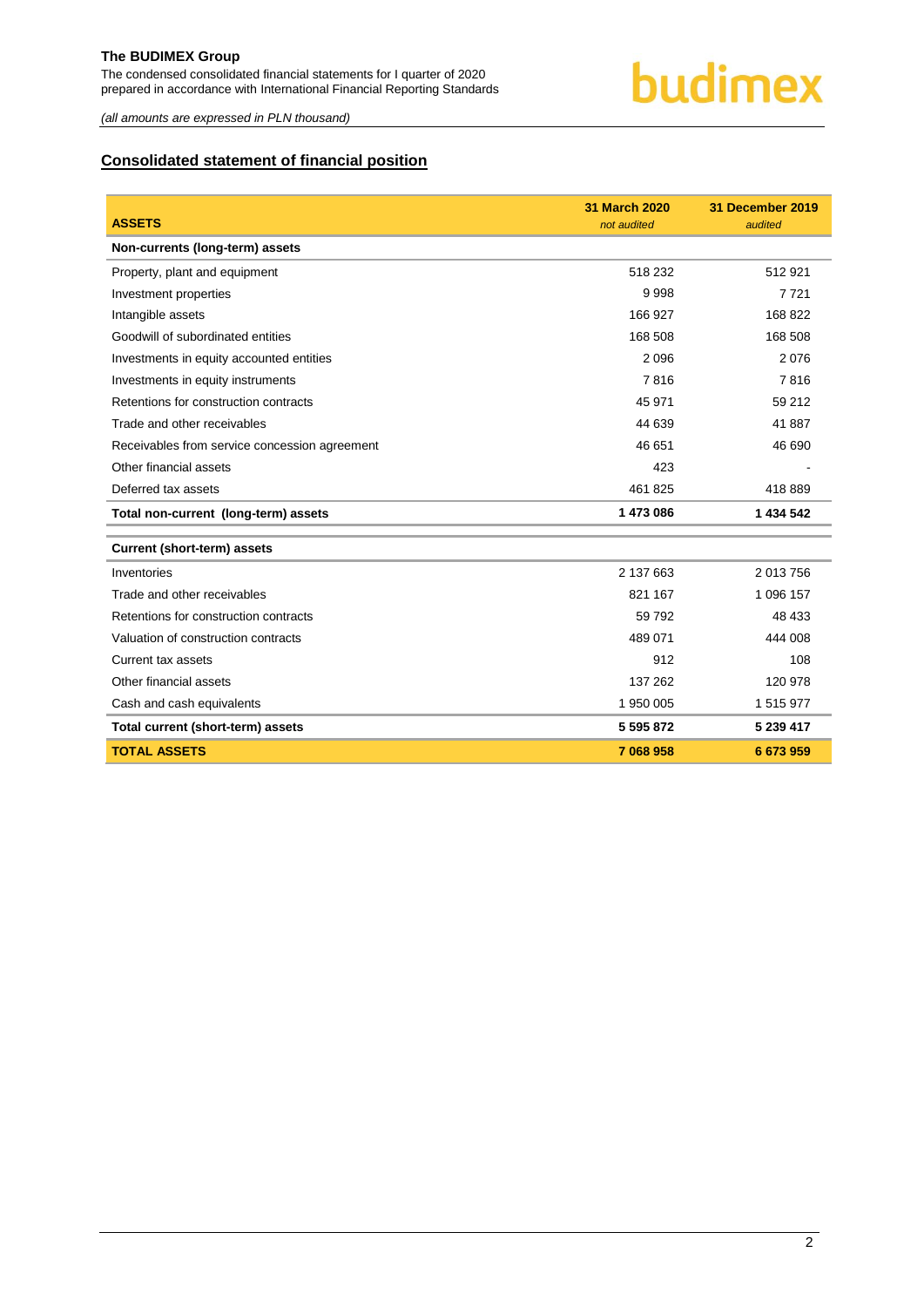The condensed consolidated financial statements for I quarter of 2020 prepared in accordance with International Financial Reporting Standards



*(all amounts are expressed in PLN thousand)*

### **Consolidated statement of financial position (cont.)**

| <b>EQUITY AND LIABILITIES</b>                                       | <b>31 March 2020</b><br>not audited | 31 December 2019<br>audited |
|---------------------------------------------------------------------|-------------------------------------|-----------------------------|
| <b>Equity</b>                                                       |                                     |                             |
| <b>Issued capital</b>                                               | 145 848                             | 145 848                     |
| Share premium                                                       | 87 163                              | 87 163                      |
| Other reserves                                                      | 1 1 8 0                             | 1 1 8 0                     |
| Cumulative translation differences                                  | 8687                                | 7 0 0 0                     |
| Retained earnings                                                   | 589 017                             | 566 958                     |
| Shareholders' equity attributable to the shareholders of the Parent | 831 895                             | 808 149                     |
| Equity attributable to non-controlling interests                    | 30 394                              | 28 491                      |
| <b>Total equity</b>                                                 | 862 289                             | 836 640                     |
| <b>Liabilities</b>                                                  |                                     |                             |
| Non-current (long-term) liabilities                                 |                                     |                             |
| Loans, borrowings and other external sources of finance             | 281 015                             | 273 258                     |
| Retentions for construction contracts                               | 222 833                             | 229 522                     |
| Provision for long-term liabilities and other charges               | 522 199                             | 498 422                     |
| Retirement benefits and similar obligations                         | 14 979                              | 14 979                      |
| Other financial liabilities                                         | 20 876                              | 19807                       |
| Deferred tax liabilities                                            | 13 004                              | 13 4 04                     |
| Total non-current (long-term) liabilities                           | 1 074 906                           | 1 049 392                   |
| <b>Current (short-term) liabilities</b>                             |                                     |                             |
| Loans, borrowings and other external sources of finance             | 190 945                             | 177 108                     |
| Trade and other payables                                            | 1 495 159                           | 1 530 773                   |
| Retentions for construction contracts                               | 214 883                             | 215 032                     |
| Provisions for construction contract losses                         | 244 726                             | 240 677                     |
| Valuation of construction contracts                                 | 875 563                             | 951 448                     |
| Deferred income                                                     | 1750 622                            | 1 356 310                   |
| Provision for short-term liabilities and other charges              | 229 344                             | 216 746                     |
| Current tax liability                                               | 126 144                             | 96 653                      |
| Retirement benefits and similar obligations                         | 1877                                | 1877                        |
| Other financial liabilities                                         | 2 500                               | 1 3 0 3                     |
| Total current (short-term) liabilities                              | 5 131 763                           | 4787927                     |
| <b>Total liabilities</b>                                            | 6 206 669                           | 5 837 319                   |
| <b>TOTAL EQUITY AND LIABILITIES</b>                                 | 7 068 958                           | 6 673 959                   |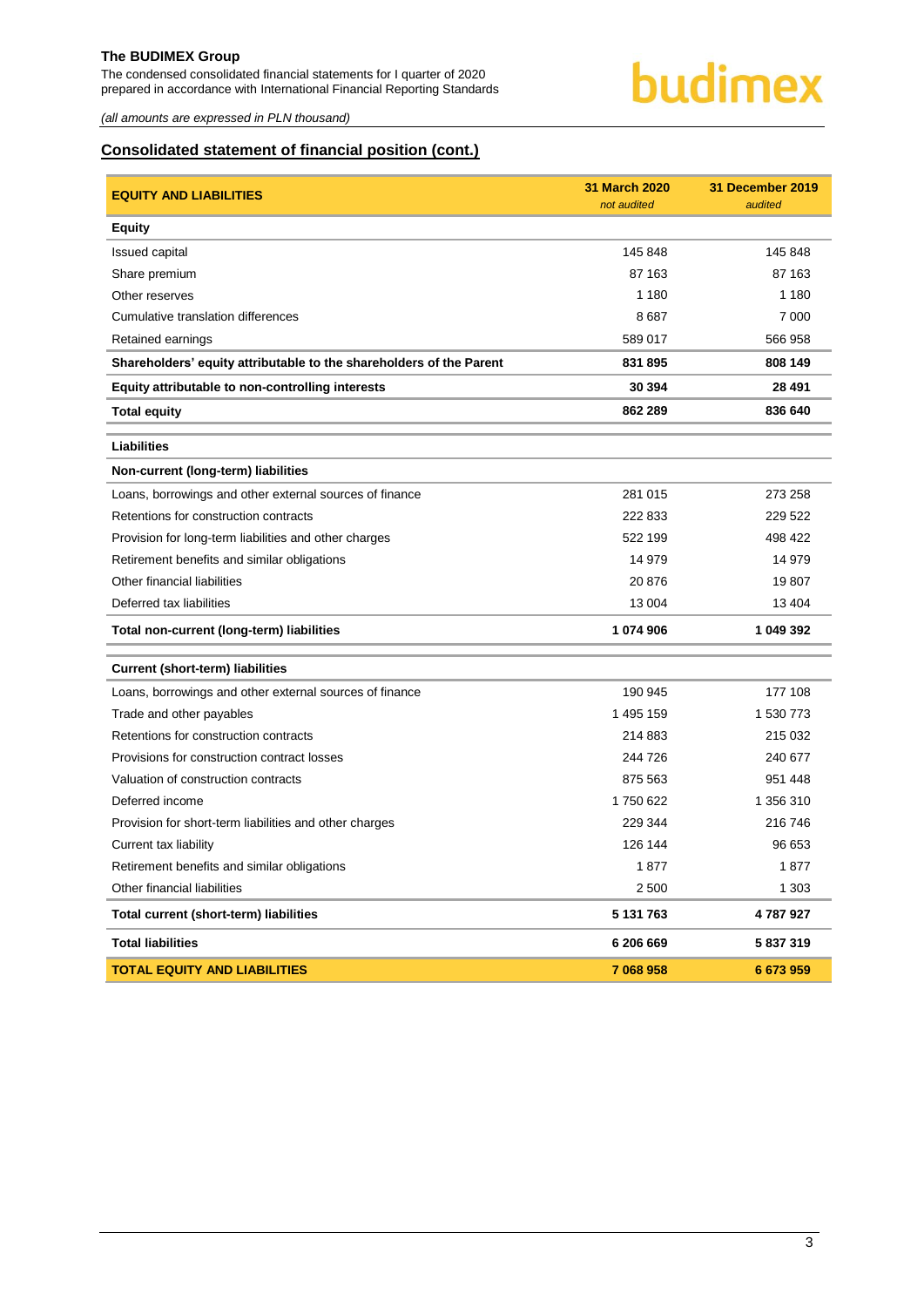The condensed consolidated financial statements for I quarter of 2020 prepared in accordance with International Financial Reporting Standards

*(all amounts are expressed in PLN thousand)*

### <span id="page-4-0"></span>**Consolidated income statement**

|                                                                                                 | <b>Note</b> | 3-month period ended 31 March<br>2020 | 2019      |
|-------------------------------------------------------------------------------------------------|-------------|---------------------------------------|-----------|
|                                                                                                 |             | not audited                           |           |
| <b>Continuing operations</b>                                                                    |             |                                       |           |
| Net sales of finished goods, goods for resale, raw materials and services                       | 4, 9        | 1 474 907                             | 1 380 257 |
|                                                                                                 |             |                                       |           |
| Cost of finished goods, goods for resale, raw materials and services sold                       |             | (1364185)                             | (1274279) |
| Gross profit on sales                                                                           |             | 110722                                | 105 978   |
| Selling expenses                                                                                | 4           | (6904)                                | (6797)    |
| Administrative expenses                                                                         | 4           | (58855)                               | (52692)   |
| Other operating income                                                                          | 5           | 23 146                                | 11 361    |
| Other operating expenses                                                                        | 5           | (34777)                               | (7884)    |
| <b>Operating profit</b>                                                                         |             | 33 332                                | 49 966    |
| Finance income                                                                                  | 6           | 8 0 4 8                               | 5846      |
| Finance costs                                                                                   | 6           | (13186)                               | (10990)   |
| Share in net profits of equity accounted subordinates                                           |             | 20                                    | 458       |
| <b>Gross profit</b>                                                                             |             | 28 214                                | 45 280    |
| Income tax                                                                                      | 7           | (4252)                                | (16 470)  |
| Net profit from continuing operations                                                           |             | 23 962                                | 28 8 10   |
| Net profit for the period                                                                       |             | 23 962                                | 28 810    |
| of which:                                                                                       |             |                                       |           |
| Attributable to the shareholders of the Parent                                                  |             | 22 059                                | 28 538    |
| Attributable to non-controlling interests                                                       |             | 1903                                  | 272       |
|                                                                                                 |             |                                       |           |
| Basic and diluted earnings per share attributable<br>to the shareholders of the Parent (in PLN) |             | 0.86                                  | 1.12      |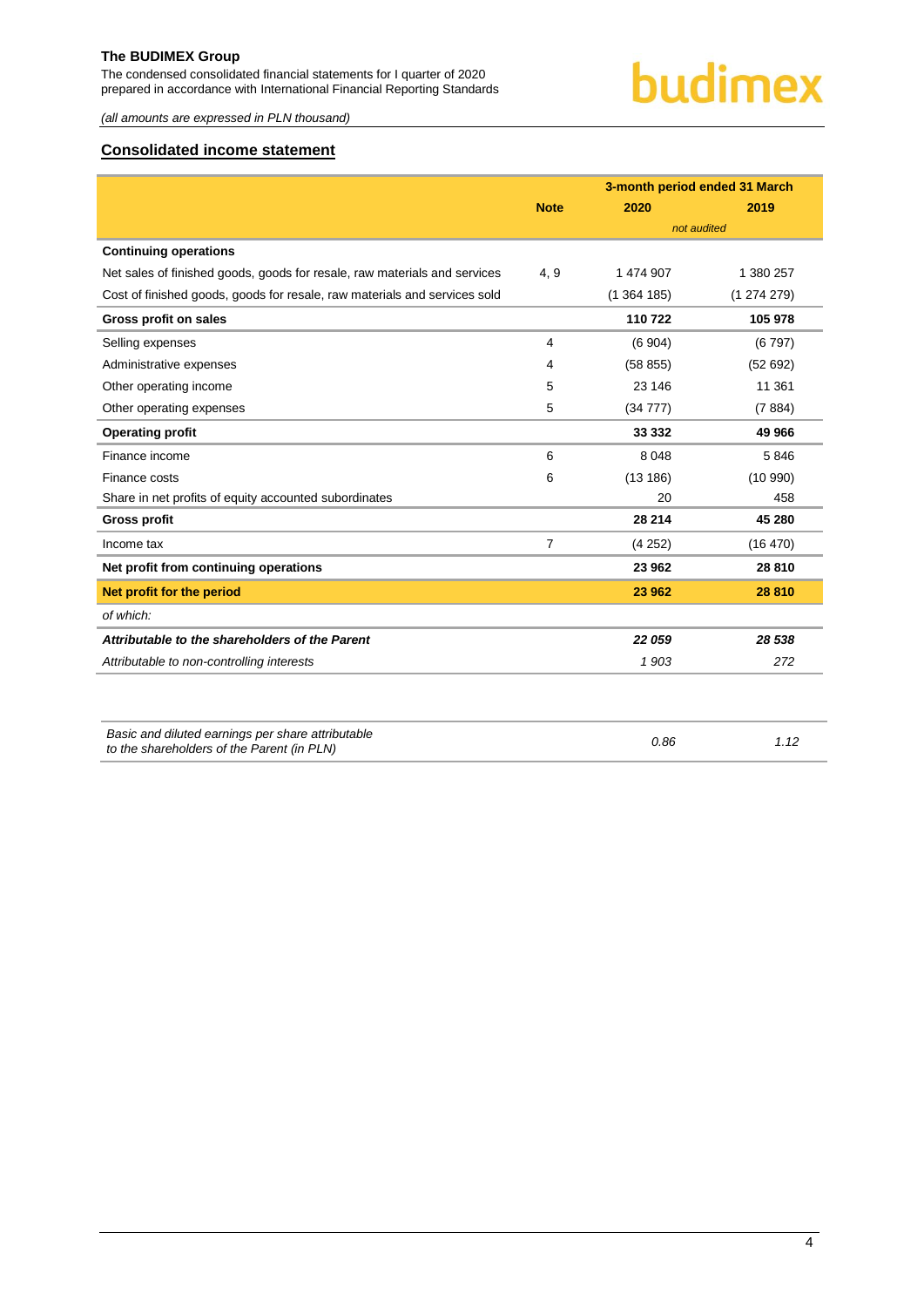The condensed consolidated financial statements for I quarter of 2020 prepared in accordance with International Financial Reporting Standards

*(all amounts are expressed in PLN thousand)*

### <span id="page-5-0"></span>**Consolidated statement of comprehensive income**

|                                                                                     | 3-month period ended 31 March |        |  |
|-------------------------------------------------------------------------------------|-------------------------------|--------|--|
|                                                                                     | 2020                          | 2019   |  |
|                                                                                     | not audited                   |        |  |
| Net profit for the period                                                           | 23 962                        | 28 810 |  |
| Other comprehensive income which:                                                   |                               |        |  |
| Items to be reclassified to profit or loss upon satisfaction of certain conditions: |                               |        |  |
| Cumulative translation differences                                                  | 1687                          | 156    |  |
| Income tax related to components of other comprehensive income                      |                               |        |  |
| Items not to be subsequently reclassified to profit or loss:                        |                               |        |  |
| Actuarial gains/(losses)                                                            |                               |        |  |
| Income tax related to components of other comprehensive income                      |                               |        |  |
| Other comprehensive income                                                          | 1687                          | 156    |  |
| Total comprehensive income for the period                                           | 25 649                        | 28 966 |  |
|                                                                                     |                               |        |  |
| Of which:                                                                           |                               |        |  |
| Attributable to the shareholders of the Parent                                      | 23 746                        | 28 694 |  |
| Attributable to non-controlling interests                                           | 1903                          | 272    |  |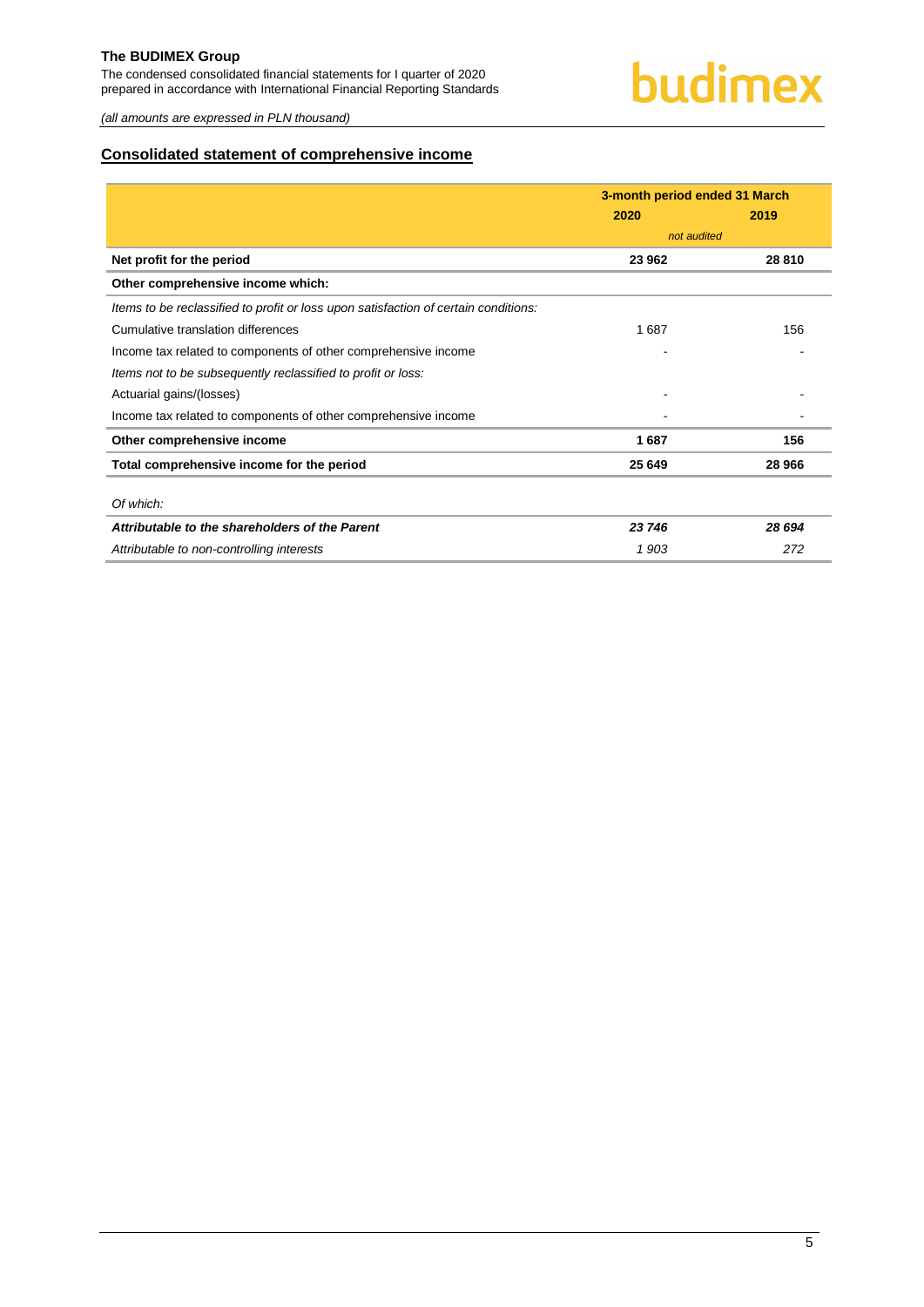*(all amounts are expressed in PLN thousand)*



#### **Consolidated statement of changes in equity**

<span id="page-6-0"></span>

|                                              | Equity attributable to the shareholders of the Parent |                                       |                                    |                                                 |                |                 |         | Non-<br>controlling<br><i>interests</i> | <b>Total</b><br>equity |  |  |
|----------------------------------------------|-------------------------------------------------------|---------------------------------------|------------------------------------|-------------------------------------------------|----------------|-----------------|---------|-----------------------------------------|------------------------|--|--|
|                                              |                                                       |                                       | <b>Other reserves</b>              |                                                 |                | <b>Retained</b> |         |                                         |                        |  |  |
| <b>Issued capital</b>                        | <b>Share</b><br>premium                               | <b>Share-based</b><br><b>payments</b> | <b>Actuarial</b><br>gains/(losses) | <b>Cumulative</b><br>translation<br>differences |                |                 |         | earnings                                | <b>Total</b>           |  |  |
|                                              |                                                       |                                       |                                    |                                                 |                |                 |         |                                         |                        |  |  |
| Balance as at 1 January 2020<br>audited      | 145 848                                               | 87 163                                | 7 1 7 1                            | (5991)                                          | 7 000          | 566 958         | 808 149 | 28 4 91                                 | 836 640                |  |  |
| Profit for the period                        | $\blacksquare$                                        | $\sim$                                | $\sim$                             |                                                 | $\blacksquare$ | 22 059          | 22 059  | 1 903                                   | 23 962                 |  |  |
| Other comprehensive income                   | $\blacksquare$                                        | $\sim$                                | $\sim$                             | $\sim$                                          | 1687           | $\sim$          | 1687    | $\overline{\phantom{a}}$                | 1687                   |  |  |
| Total comprehensive income for<br>the period | $\blacksquare$                                        | $\blacksquare$                        | $\blacksquare$                     | $\blacksquare$                                  | 1687           | 22 059          | 23 746  | 1903                                    | 25 649                 |  |  |
| Balance as at 31 March 2020<br>not audited   | 145 848                                               | 87 163                                | 7 1 7 1                            | (5991)                                          | 8687           | 589 017         | 831 895 | 30 394                                  | 862 289                |  |  |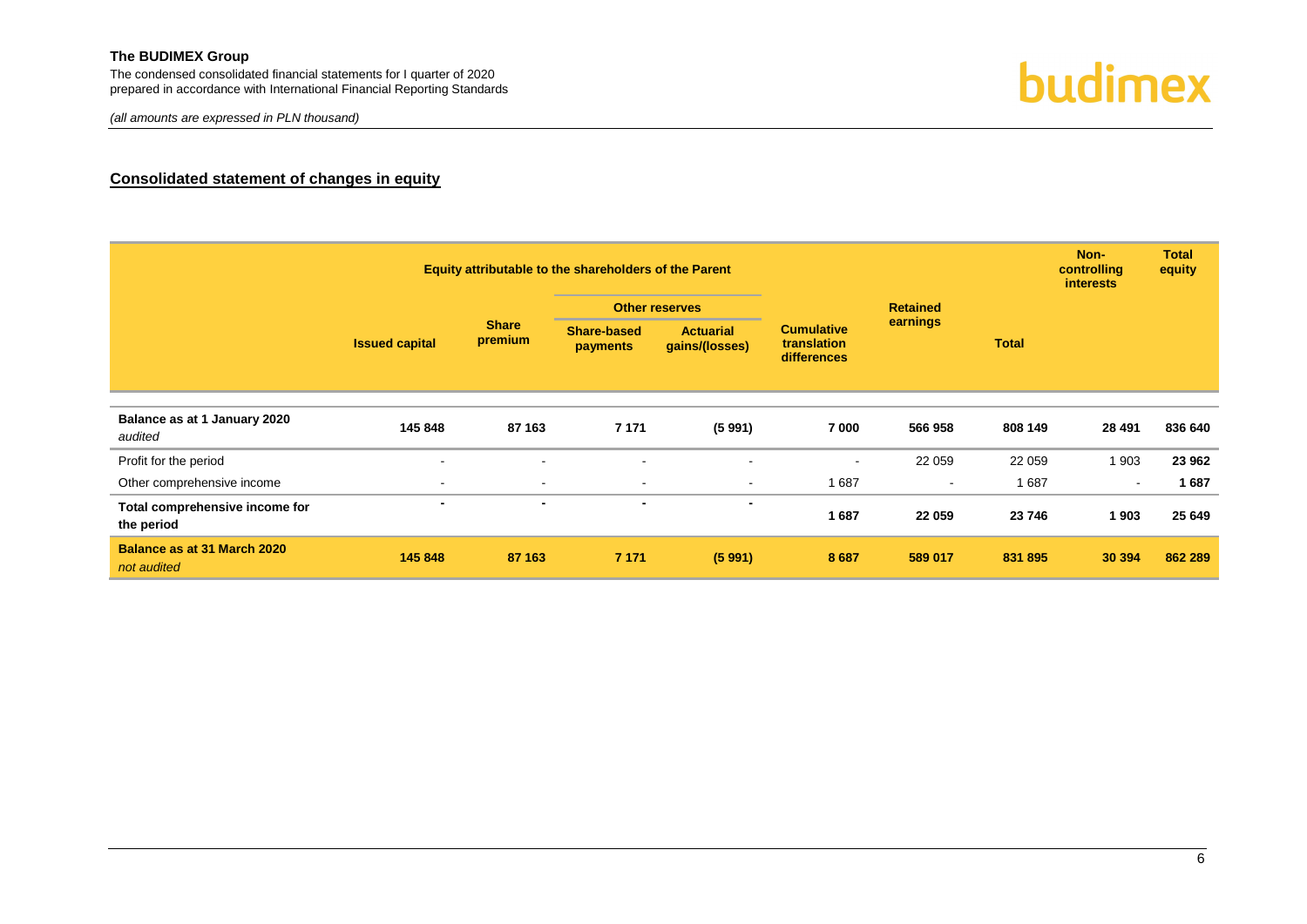The condensed consolidated financial statements for I quarter of 2020 prepared in accordance with International Financial Reporting Standards



*(all amounts are expressed in PLN thousand)*

#### **Consolidated statement of changes in equity (cont.)**

|                                                        |                       |                      |                                | Equity attributable to the shareholders of the Parent Company |                                                 |                 |                          | Non-<br>controlling<br>interests | <b>Total equity</b> |
|--------------------------------------------------------|-----------------------|----------------------|--------------------------------|---------------------------------------------------------------|-------------------------------------------------|-----------------|--------------------------|----------------------------------|---------------------|
|                                                        |                       |                      | <b>Other reserves</b>          |                                                               |                                                 | <b>Retained</b> |                          |                                  |                     |
|                                                        | <b>Issued capital</b> | <b>Share premium</b> | <b>Share-based</b><br>payments | <b>Actuarial</b><br>gains/(losses)                            | <b>Cumulative</b><br>translation<br>differences | earnings        | <b>Total</b>             |                                  |                     |
| Balance as at 1 January 2019<br>audited                | 145 848               | 87 163               | 7 1 7 1                        | (5571)                                                        | 6947                                            | 501 783         | 743 341                  | 7 1 3 6                          | 750 477             |
| Profit for the period                                  |                       |                      |                                |                                                               |                                                 | 28 538          | 28 538                   | 272                              | 28 810              |
| Other comprehensive income                             |                       |                      |                                |                                                               | 156                                             | $\blacksquare$  | 156                      |                                  | 156                 |
| Total comprehensive income for<br>the period           | $\blacksquare$        | $\blacksquare$       | $\blacksquare$                 | $\blacksquare$                                                | 156                                             | 28 538          | 28 694                   | 272                              | 28 966              |
| <b>Balance as at 31 March 2019</b><br>not audited      | 145 848               | 87 163               | 7 1 7 1                        | (5571)                                                        | 7 103                                           | 530 321         | 772 035                  | 7 4 0 8                          | 779 443             |
| Profit for the period                                  | $\mathbf{r}$          |                      | $\blacksquare$                 |                                                               |                                                 | 197 476         | 197 476                  | 2565                             | 200 041             |
| Other comprehensive income                             |                       | $\blacksquare$       | $\blacksquare$                 | (420)                                                         | (103)                                           | $\sim$          | (523)                    | $\overline{\phantom{a}}$         | (523)               |
| Total comprehensive income for<br>the period           |                       |                      | $\blacksquare$                 | (420)                                                         | (103)                                           | 197 476         | 196 953                  | 2565                             | 199 518             |
| Acquisition of control over associate                  |                       | $\blacksquare$       | $\blacksquare$                 |                                                               |                                                 | $\blacksquare$  | $\sim$                   | 21 4 4 4                         | 21 444              |
| Payment of dividend by Budimex SA                      |                       |                      | $\blacksquare$                 |                                                               | $\overline{\phantom{a}}$                        | (160 839)       | (160 839)                |                                  | (160 839)           |
| Payment of dividend to non-controlling<br>shareholders |                       |                      | L,                             |                                                               |                                                 |                 | $\overline{\phantom{a}}$ | (2926)                           | (2926)              |
| <b>Balance as at 31 December 2019</b><br>audited       | 145 848               | 87 163               | 7 1 7 1                        | (5991)                                                        | 7 000                                           | 566 958         | 808 149                  | 28 4 91                          | 836 640             |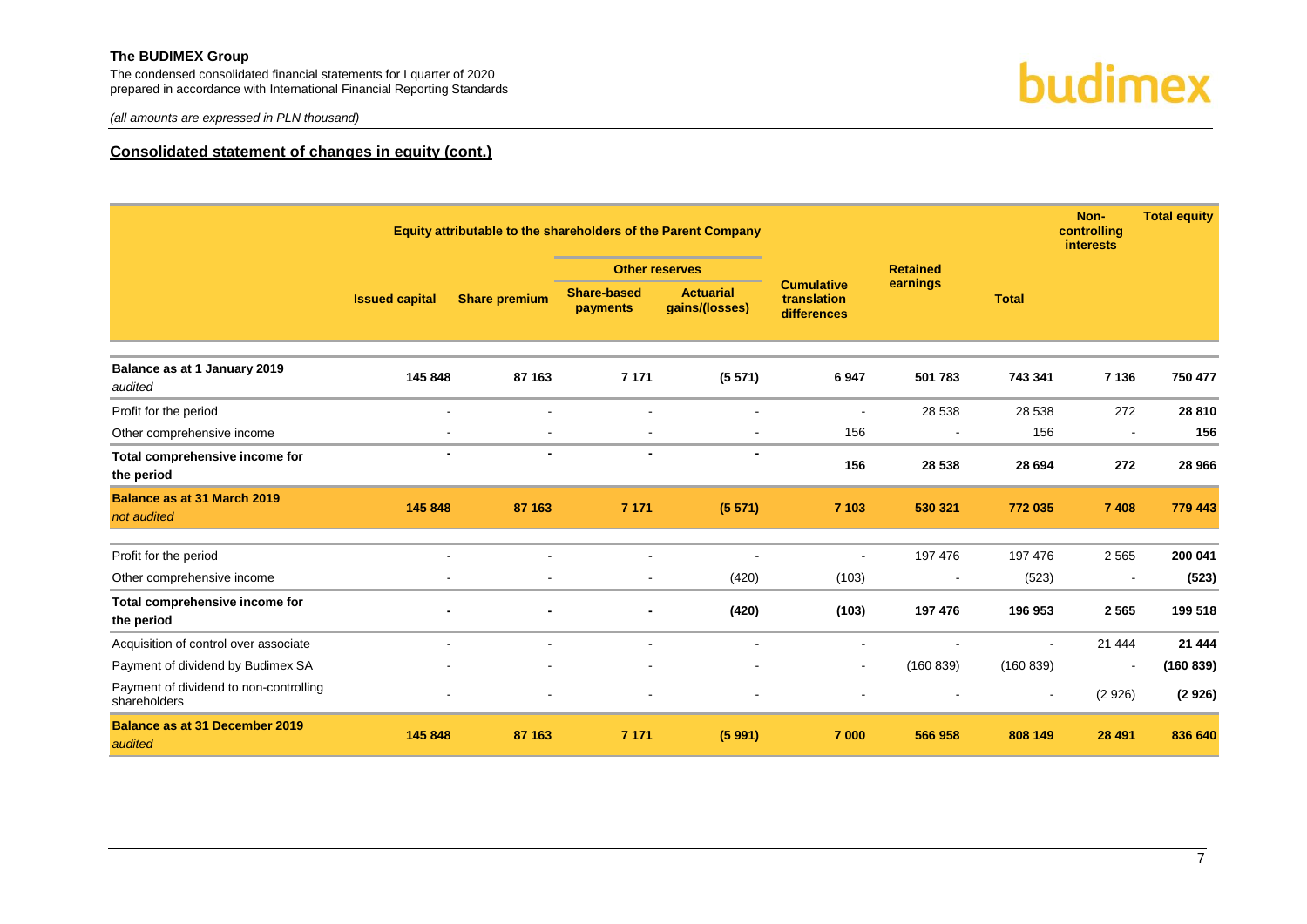# budimex

*(all amounts are expressed in PLN thousand)*

#### <span id="page-8-0"></span>**Consolidated statement of cash flows**

|                                                                                                        | 3-month period ended 31 March |           |  |
|--------------------------------------------------------------------------------------------------------|-------------------------------|-----------|--|
|                                                                                                        | 2020                          | 2019      |  |
|                                                                                                        | not audited                   |           |  |
| <b>CASH FLOW FROM OPRATING ACTIVITIES</b>                                                              |                               |           |  |
| Net profit before tax                                                                                  | 28 214                        | 45 280    |  |
| <b>Adjustments for:</b>                                                                                |                               |           |  |
| Depreciation/ amortization                                                                             | 32 268                        | 18708     |  |
| Share in net (profits) of equity accounted companies                                                   | (20)                          | (458)     |  |
| Foreign exchange (gains)/ losses                                                                       | (4329)                        | (21)      |  |
| Interest and shares in profits (dividends)                                                             | 2 3 1 2                       | 1 1 5 7   |  |
| (Profit)/ loss on investing activities                                                                 | (590)                         | 183       |  |
| Change in valuation of derivative financial instruments                                                | 453                           | 2657      |  |
| Change in provisions and liabilities arising from retirement benefits and similar<br>obligations       | 36 375                        | 7 0 1 0   |  |
| Other adjustments                                                                                      | 1655                          | 237       |  |
| Operating profit/ (loss) before changes in working capital                                             | 96 338                        | 74 753    |  |
| Change in receivables and retentions for construction contracts                                        | 274 345                       | 122 859   |  |
| Change in inventories                                                                                  | (120 872)                     | (81089)   |  |
| Change in retentions for construction contracts and in liabilities, except for loans<br>and borrowings | (41 284)                      | (321 868) |  |
| Change in deferred income                                                                              | 394 312                       | (112748)  |  |
| Change in valuation of construction contracts and in provision for losses                              | (116 899)                     | (171793)  |  |
| Change in cash and cash equivalents of restricted use                                                  | (118600)                      | 41789     |  |
| Cash flow from / used in operating activities                                                          | 367 340                       | (448097)  |  |
| Income tax paid                                                                                        | (18057)                       | (19361)   |  |
| <b>NET CASH FROM / USED IN OPERATING ACTIVITIES</b>                                                    | 349 283                       | (467 458) |  |
| <b>CASH FLOW FROM INVESTING ACTIVITIES</b>                                                             |                               |           |  |
| Proceeds from sale of intangible assets and property, plant and equipment                              | 2 2 0 8                       | 2         |  |
| Purchase of intangible assets and property, plant and equipment                                        | (15278)                       | (1702)    |  |
| Purchase of shares in joint operations                                                                 |                               | (73)      |  |
| Purchase of bonds issued by banks                                                                      | (134392)                      |           |  |
| Proceeds from bonds issued by banks                                                                    | 119 588                       |           |  |
| Interest received                                                                                      | 412                           | 1 0 4 6   |  |
| <b>NET CASH USED IN INVESTING ACTIVITIES</b>                                                           | (27462)                       | (727)     |  |
| <b>CASH FLOW FROM FINANCING ACTIVITIES</b>                                                             |                               |           |  |
| Repayment of loans and borrowings                                                                      | (2 220)                       | (9 275)   |  |
| Loans and borrowings received                                                                          | 12 107                        |           |  |
| Payment of lease liabilities                                                                           | (19 200)                      | (16 504)  |  |
| Interest paid                                                                                          | (3664)                        | (3 112)   |  |
| Other finance expenditure                                                                              | (127)                         | (156)     |  |
| <b>NET CASH USED IN FINANCING ACTIVITIES</b>                                                           | (13104)                       | (29047)   |  |
| <b>TOTAL NET CASH FLOW</b>                                                                             | 308717                        | (497 232) |  |
| Foreign exchange differences on cash and cash equivalents, net                                         | 6711                          | (6)       |  |
| CASH AND CASH EQUIVALENTS - OPENING BALANCE (note 3.2)                                                 | 1 340 215                     | 1 268 028 |  |
| <b>CASH AND CASH EQUIVALENTS - CLOSING BALANCE (note 3.2)</b>                                          | 1 655 643                     | 770 790   |  |
|                                                                                                        |                               |           |  |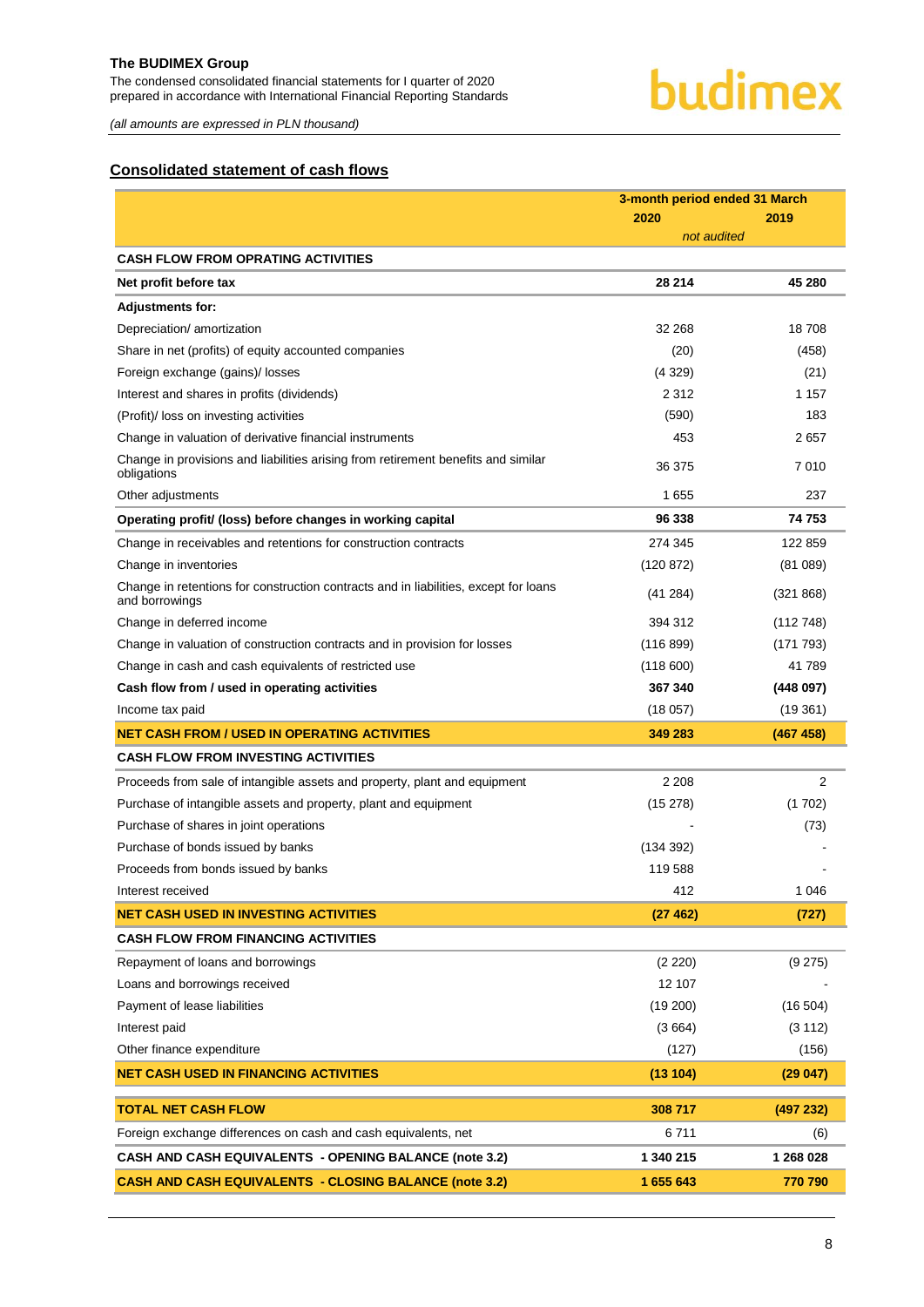#### <span id="page-9-1"></span><span id="page-9-0"></span>**1. Organization of the Budimex Group and changes in the Group structure**

#### **1.1. The Parent Company**

The parent company of the Budimex Group is Budimex SA (the "Parent Company"), which main area of business is building, rendering of management and advisory services for the Budimex Group companies.

The main areas of the business activities of the Group are widely understood construction-assembly services realized in the system of general execution at home and abroad, developer activities, property management, services and production. Budimex SA serves in the Group as an advisory, management and financial centre. Realization of these three functions is to facilitate:

- efficient flow of information within Group structures,
- strengthening the efficiency of cash and financial management of individual Group companies,
- strengthening market position of the entire Group.

#### **1.2. Entities subject to consolidation**

<span id="page-9-2"></span>As at 31 March 2020, 31 December 2019 and 31 March 2019 the following entities were subject to consolidation:

| <b>Company name</b>                    | <b>Registered</b>               | % in the share capital<br>as at |                                       |         |  |
|----------------------------------------|---------------------------------|---------------------------------|---------------------------------------|---------|--|
|                                        | office                          | 2020                            | 31 March 31 December 31 March<br>2019 | 2019    |  |
| Parent company:                        |                                 |                                 |                                       |         |  |
| <b>Budimex SA</b>                      | Warsaw / Poland                 |                                 |                                       |         |  |
| Subsidiaries:                          |                                 |                                 |                                       |         |  |
| Mostostal Kraków SA                    | Cracow / Poland                 | 100.00%                         | 100.00%                               | 100.00% |  |
| Mostostal Kraków Energetyka Sp. z o.o. | Cracow / Poland                 | 100.00%                         | 100.00%                               | 100.00% |  |
| <b>Budimex Bau GmbH</b>                | Cologne/ Germany                | 100.00%                         | 100.00%                               | 100.00% |  |
| Budimex Nieruchomości Sp. z o.o.       | Warsaw / Poland                 | 100.00%                         | 100.00%                               | 100.00% |  |
| Budimex Budownictwo Sp. z o.o.         | Warsaw / Poland                 | 100.00%                         | 100.00%                               | 100.00% |  |
| SPV-PIM1 Sp. z o.o.                    | Warsaw / Poland                 | 100.00%                         | 100.00%                               | 100.00% |  |
| Budimex Kolejnictwo SA                 | Warsaw / Poland                 | 100.00%                         | 100.00%                               | 100.00% |  |
| Budimex Parking Wrocław Sp. z o.o.     | Warsaw / Poland                 | 51.00%                          | 51.00%                                | 51.00%  |  |
| <b>FBSerwis SA</b>                     | Warsaw / Poland                 | 100.00%                         | 100.00%                               | 49.00%  |  |
| FBSerwis A Sp. z o.o.                  | Warsaw / Poland                 | 100.00%                         | 100.00%                               | 49.00%  |  |
| FBSerwis B Sp. z o.o.                  | Warsaw / Poland                 | 100.00%                         | 100.00%                               | 49.00%  |  |
| FBSerwis Karpatia Sp. z o.o.           | Tarnów / Poland                 | 100.00%                         | 100.00%                               | 49.00%  |  |
| FBSerwis Wrocław Sp. z o.o.            | Bielany Wrocławskie /<br>Poland | 100.00%                         | 100.00%                               | 49.00%  |  |
| FBSerwis Dolny Śląsk Sp. z o.o.        | Ścinawka Dolna /<br>Poland      | 100.00%                         | 100.00%                               | 49.00%  |  |
| FBSerwis Kamieńsk Sp. z o.o.           | Kamieńsk / Poland               | 80.00%                          | 80.00%                                | 39.20%  |  |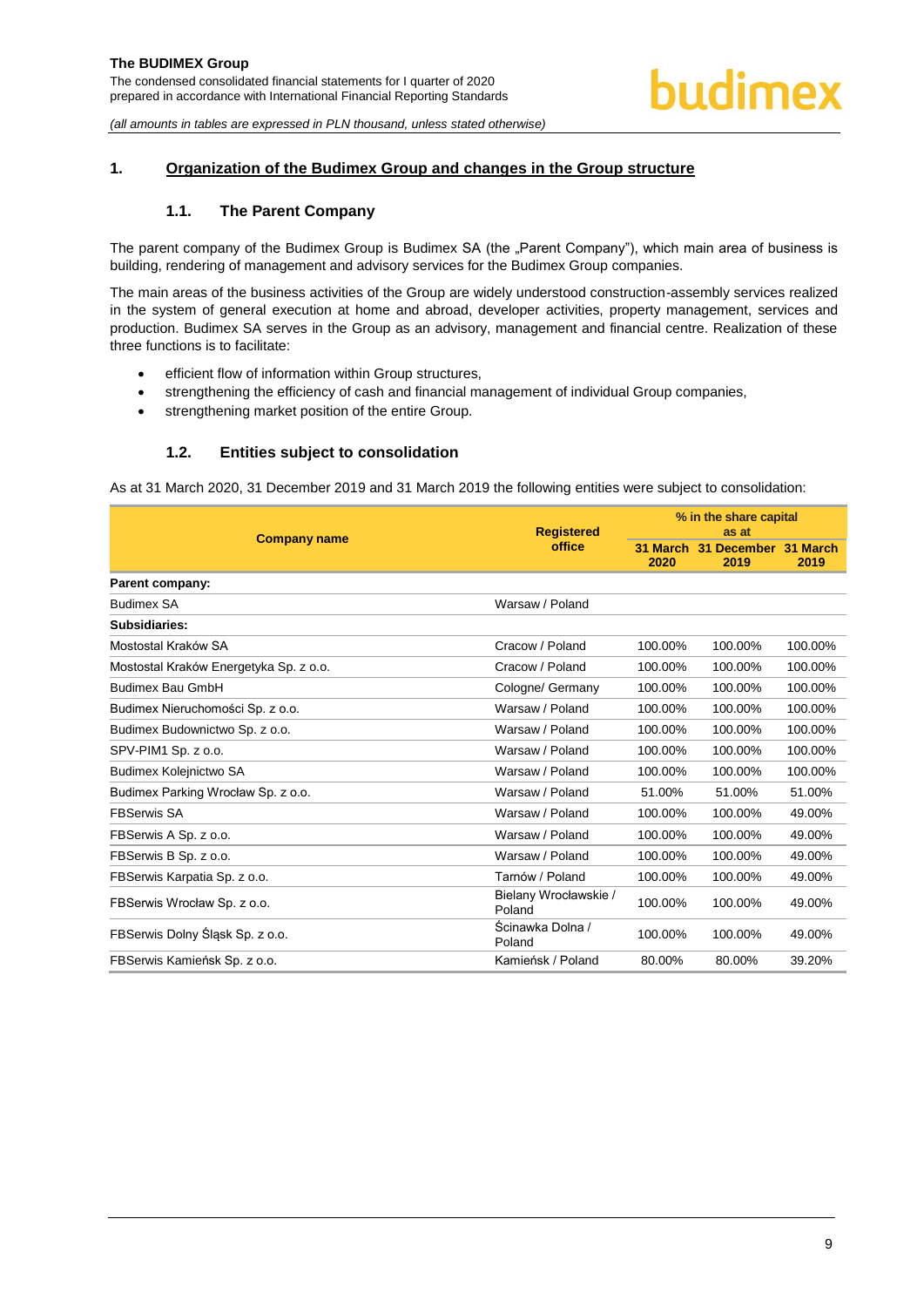The condensed consolidated financial statements for I quarter of 2020 prepared in accordance with International Financial Reporting Standards

*(all amounts in tables are expressed in PLN thousand, unless stated otherwise)*

As at 31 March 2020, 31 December 2019 and 31 March 2019 stand-alone data of Budimex SA and other Group companies, which are partners in consortiums (treated as joint operations according to IFRS 11), included their share in assets, liabilities, revenue and expenses of the following joint operations:

| <b>Joint operation name</b>                    | Share in the issued capital and in the number of votes<br>$(\%)$ |                  |                      |  |  |  |
|------------------------------------------------|------------------------------------------------------------------|------------------|----------------------|--|--|--|
|                                                | <b>31 March 2020</b>                                             | 31 December 2019 | <b>31 March 2019</b> |  |  |  |
| Budimex SA Energetyka 3 Sp.j.                  | 100.00%                                                          | 100.00%          | 100.00%              |  |  |  |
| Budimex SA Ferrovial Agroman SA s.c.           | 99.98%                                                           | 99.98%           | 99.98%               |  |  |  |
| Budimex SA Cadagua SA II s.c.                  | 99.90%                                                           | 99.90%           | 99.90%               |  |  |  |
| Budimex SA Cadagua SA III s.c.                 | 99.90%                                                           | 99.90%           | 99.90%               |  |  |  |
| Budimex SA Cadagua SA IV s.c.                  | 99.90%                                                           | 99.90%           | 99.90%               |  |  |  |
| Budimex SA Cadagua SA V s.c.                   | 99.90%                                                           | 99.90%           | 99.90%               |  |  |  |
| Budimex SA Ferrovial Agroman SA 2 s.c.         | 95.00%                                                           | 95.00%           | 95.00%               |  |  |  |
| Budimex SA Sygnity SA Sp. j.                   | 67.00%                                                           | 67.00%           | 67.00%               |  |  |  |
| Budimex SA Ferrovial Agroman SA Sp. j.         | 50.00%                                                           | 50.00%           | 50.00%               |  |  |  |
| Budimex SA Tecnicas Reunidas SA Turów s.c.     | 50.00%                                                           | 50.00%           | 50.00%               |  |  |  |
| Budimex SA Budimex Budownictwo Sp. z o.o. s.c. |                                                                  |                  | 100.00%              |  |  |  |
| Budimex SA Energetyka 1 Sp.j.                  |                                                                  |                  | 100.00%              |  |  |  |
| Budimex SA Energetyka 2 Sp.j.                  |                                                                  |                  | 100.00%              |  |  |  |

As at 31 March 2020, 31 December 2019 and 31 March 2019 equity accounted companies included:

| <b>Associate</b>      | share         |                  |               |  |  |  |
|-----------------------|---------------|------------------|---------------|--|--|--|
|                       | 31 March 2020 | 31 December 2019 | 31 March 2019 |  |  |  |
| <b>FBSerwis Group</b> | $\,$ $\,$     | $\blacksquare$   | 49.00%        |  |  |  |
| Promos Sp. z o.o.     | 26.31%        | 26.31%           | 26.31%        |  |  |  |

# <span id="page-10-0"></span>**1.3. Description of the changes in the composition of the Group together with the indication of their consequences**

In the 3-month period ended 31 March 2020 there were no changes in the Group structure.

In the period covered by this report, no significant activities were discontinued and nor were there plans to discontinue any significant activities in the future.

#### <span id="page-10-1"></span>**2. Shareholders of the Parent Company**

According to the information held by Budimex SA, the shareholding structure of Budimex SA as at the report date was as follows:

| <b>Shareholder</b>                 | <b>Type of</b><br><b>shares</b> | Number of<br>shares | % of the share<br>capital | <b>Number of</b><br>votes | % of voting<br>rights at the<br><b>AGM</b> |
|------------------------------------|---------------------------------|---------------------|---------------------------|---------------------------|--------------------------------------------|
| Ferrovial Agroman International SE | ordinary                        | 14 078 159          | 55.14%                    | 14 078 159                | 55.14%                                     |
| Aviva OFE Aviva Santander          | ordinary                        | 2 552 000           | 10.00%                    | 2 552 000                 | 10.00%                                     |
| Nationale-Nederlanden OFE          | ordinary                        | 1 360 000           | 5.33%                     | 1 360 000                 | 5.33%                                      |
| Other shareholders                 | ordinary                        | 7 539 939           | 29.53%                    | 7 539 939                 | 29.53%                                     |
| Total                              |                                 | 25 530 098          | 100.00%                   | 25 530 098                | 100.00%                                    |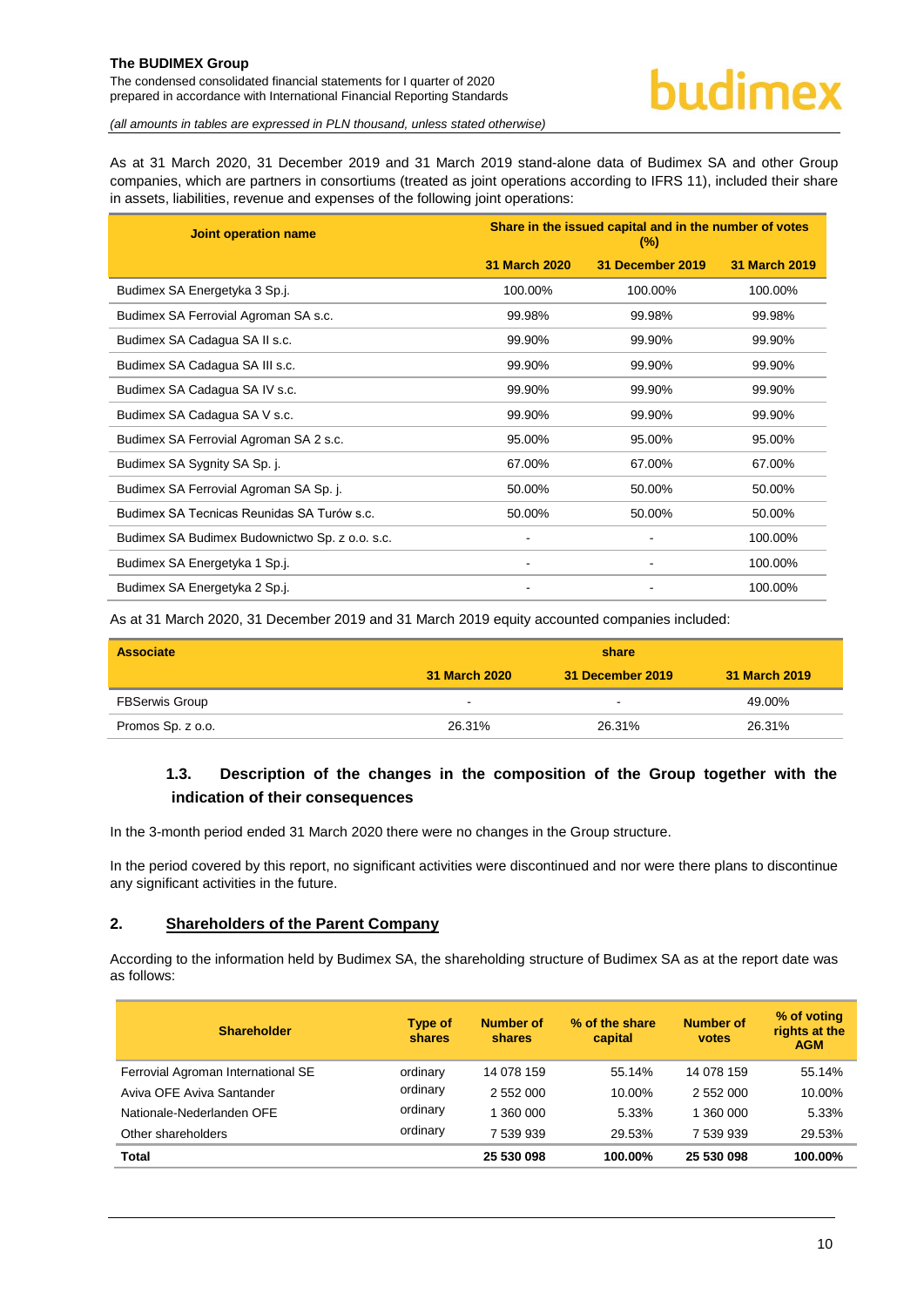

The shareholders' structure has not changed compared to data presented in the consolidated financial statements of the Group for the year ended 31 December 2019, published on 26 March 2020.

#### <span id="page-11-1"></span><span id="page-11-0"></span>**3. Principles applied for the purpose of preparation of this report**

# **3.1. Accounting policies and basis of preparing the consolidated financial statements of the Budimex Group**

These condensed financial statements were prepared in accordance with IAS 34 "Interim Financial Reporting" and appropriate accounting standards applicable for preparation of the interim consolidated financial statements adopted by the European Union issued and effective when preparing the interim consolidated financial statements applying the same principles for the current and comparable period. Details of accounting policies adopted by the Group were described in the consolidated financial statements of the Group for the year ended 31 December 2019, published on 26 March 2020.

The consolidated financial statements were prepared on the assumption that the Parent Company and all entities included in the Budimex Group will be going concerns in the foreseeable future. In the reporting period and as at the date of preparation of these financial statements no circumstances were noted that would indicate a threat to ability to continue as a going concern.

#### *Amendments to standards effective in the current period*

The Group for the first time adopted below changes to standards:

- Amendments to IFRS 9 "Financial Instruments", IAS 39 "Financial Instruments: Recognition and Measurement" and IFRS 7 "Financial Instruments: Disclosures" – "Interest Rate Benchmark Reform";
- Amendments to IAS 1 "Presentation of Financial Statements" and IAS 8 "Accounting Policies, Changes in Accounting Estimates and Errors" – Definition of Materiality";
- Amendments to References to the Conceptual Framework in IFRS Standards.

The above amendments to standards did not have a significant impact on the Group's accounting policy applied so far.

#### *Standards and amendments to standards issued by IASB but not yet adopted by the EU*

The IFRSs endorsed by the EU do not differ materially from regulations adopted by the International Accounting Standards Board (IASB), except for the below standards and amendments to Standards, which as at the date of the preparation of these consolidated financial statements were not yet adopted for use:

- IFRS 14 "Regulatory deferral accounts" according to the European Commission's decision the endorsement process of the standard will not be initiated until the final version of the standard has been published (effective for annual periods beginning on or after 1 January 2016),
- IFRS 17 "Insurance contracts" (effective for annual periods beginning on or after 1 January 2021),
- Amendments to IFRS 3 "Business Combinations" (effective for annual periods beginning on or after 1 January 2020),
- Amendments to IFRS 10 "Consolidated financial statements" and IAS 28 "Investments in associates and joint ventures" – Sale or contribution of assets between an investor and its associate or joint venture – the endorsement process has been postponed by the EU indefinitely – the effective date has been postponed by the IASB indefinitely,
- Amendments to IAS 1 "Presentation of Financial Statements" "Classification of Liabilities as Current or Non-Current" (effective for annual periods beginning on or after 1 January 2022).

The above mentioned standards and standards amendments would not have any material impact on the consolidated financial statements, had these been applied by the Group at the reporting date.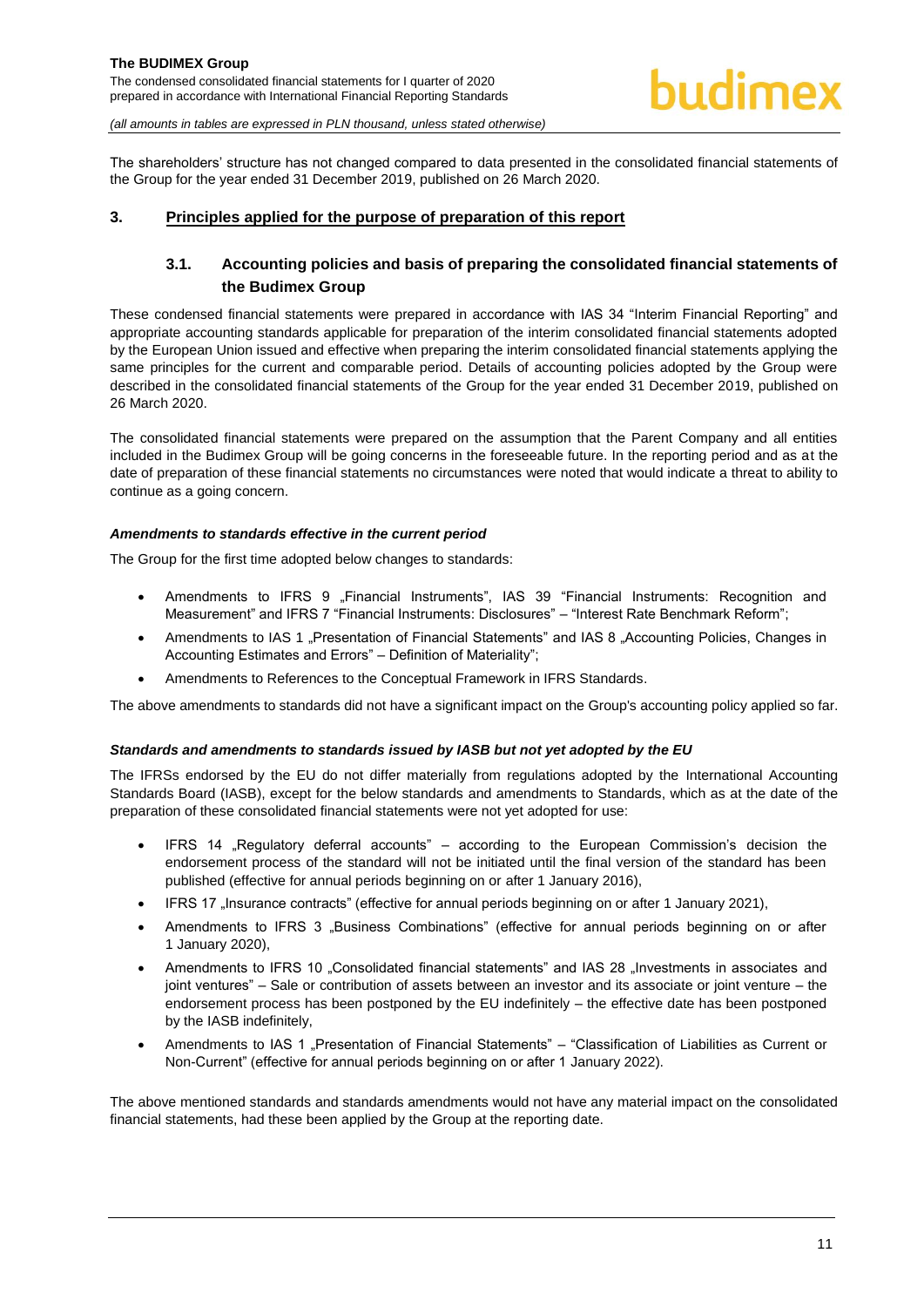#### **3.2. Cash recognised in the cash flow statement**

<span id="page-12-0"></span>The Group recognizes cash of restricted use (including mainly cash of the consortia in the portion attributable to other consortium members, cash representing security for bank guarantees, funds kept in escrow by developer companies and split payment bank accounts) in the statement of financial position under cash and cash equivalents. For the purpose of the statement of cash flow – the balance of cash at the beginning and at the end of the reporting period is reduced by cash of restricted use, and its change in the statement of financial position is recognized under cash flow from operating activities.

|                                                        | 31 March<br>2020 | 31 December<br>2019 | 31 March<br>2019 |
|--------------------------------------------------------|------------------|---------------------|------------------|
| Cash recognised in the statement of financial position | 1950005          | 1 515 977           | 870 125          |
| Cash and cash equivalents of restricted use            | (294 362)        | (175762)            | (99335)          |
| Cash recognised in the statement of cash flow          | 1 655 643        | 1 340 215           | 770 790          |

# <span id="page-12-1"></span>**4. Net sales of finished goods and services, selling expenses, administrative expenses and profitability**

Sale of construction-assembly services in Poland is characterized by seasonality mainly connected with atmosphere conditions and the highest revenues are usually achieved in the second and third quarter, while the lowest – in the first quarter.

In the first quarter of 2020 construction-assembly production in Poland expressed in current prices increased by 9.0% (an increase by 5.8% in fixed prices) compared to the corresponding period of the prior year, while sales of the construction segment of the Budimex Group on the home market were up 11.01% on the corresponding period.

#### *Net sales and profitability*

|                                                                | 3 months ended       |                      |             |  |
|----------------------------------------------------------------|----------------------|----------------------|-------------|--|
|                                                                | <b>31 March 2020</b> | <b>31 March 2019</b> | Change in % |  |
| Net sales of finished goods and services                       | 1 474 907            | 1 380 257            | 6.86%       |  |
| Gross profit on sales                                          | 110 722              | 105 978              | 4.48%       |  |
| <b>Gross profitability on sales</b>                            | 7.51%                | 7.68%                | (0.17p.p.)  |  |
| Gross profit on sales in construction segment                  | 97 988               | 71 577               | 36.90%      |  |
| <b>Gross profitability on sales in construction</b><br>segment | 6.87%                | 5.63%                | 1.24 p.p.   |  |
| Gross profit on sales in developer segment                     | 715                  | 38 566               | (98.15%)    |  |
| Gross profitability on sales in developer segment              | 13.39%               | 20.62%               | (7.23 p.p.) |  |
| Operating profit                                               | 33 332               | 49 966               | (33.29%)    |  |
| <b>Operating profitability</b>                                 | 2.26%                | 3.62%                | (1.36 p.p.) |  |
| Net profit                                                     | 23 962               | 28 810               | (16.83%)    |  |
| <b>Net profitability</b>                                       | 1.62%                | 2.09%                | (0.47 p.p.) |  |

#### *Selling expenses and administrative expenses*

|                                                                                           | 3 months ended       |               |             |  |
|-------------------------------------------------------------------------------------------|----------------------|---------------|-------------|--|
|                                                                                           | <b>31 March 2020</b> | 31 March 2019 | Change in % |  |
| Selling expenses                                                                          | (6904)               | (6797)        | 1.57%       |  |
| Administrative expenses                                                                   | (58855)              | (52692)       | 11.70%      |  |
| Total selling & administrative expenses                                                   | (65759)              | (59 489)      | 10.54%      |  |
| Share of selling & administrative expenses in net<br>sales of finished goods and services | 4.46%                | 4.31%         | $0.15$ p.p. |  |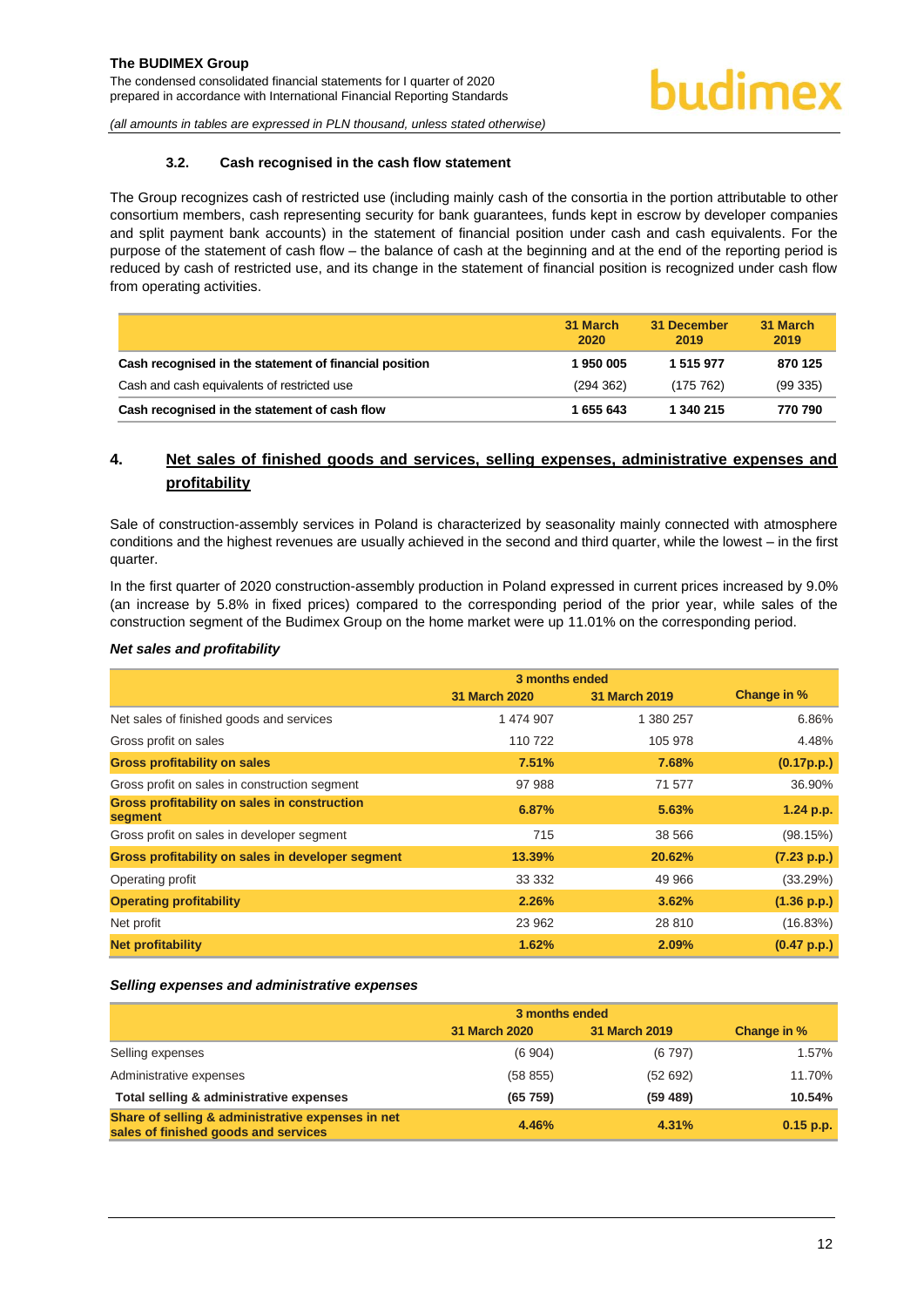# budimex

*(all amounts in tables are expressed in PLN thousand, unless stated otherwise)*

# <span id="page-13-0"></span>**5. Other operating income and expenses**

#### *Other operating income*

|                                                        | 3 months ended |               |  |
|--------------------------------------------------------|----------------|---------------|--|
|                                                        | 31 March 2020  | 31 March 2019 |  |
| Reversal of impairment write-downs against receivables | 1619           | 1 0 2 7       |  |
| Reversal of provisions for penalties and sanctions     | 7618           | 1806          |  |
| Penalties/compensations awarded                        | 9 2 4 5        | 3588          |  |
| Statute-barred liabilities written-off                 | 469            | 1 504         |  |
| Gains on derivative financial instruments              | 1 0 8 8        | 2 7 3 4       |  |
| Subsidies received                                     |                | 539           |  |
| Gains on the sale of non-financial long-term assets    | 724            |               |  |
| Reversal of other provisions                           | 2 000          |               |  |
| Other                                                  | 383            | 163           |  |
| <b>Total</b>                                           | 23 146         | 11 361        |  |

#### *Other operating expenses*

|                                                   | 3 months ended |               |  |
|---------------------------------------------------|----------------|---------------|--|
|                                                   | 31 March 2020  | 31 March 2019 |  |
| Impairment write-downs against receivables        | (17338)        | (1892)        |  |
| Creation of provision for penalties and sanctions | (13386)        | (3)           |  |
| Creation of provision for litigation              | (671)          |               |  |
| Compensations and liquidated damages paid         | (2448)         | (2 870)       |  |
| Loss on derivative financial instruments          |                | (2406)        |  |
| Donations                                         | (677)          | (195)         |  |
| Other                                             | (257)          | (518)         |  |
| <b>Total</b>                                      | (34777)        | (7884)        |  |

# <span id="page-13-1"></span>**6. Finance income and costs**

#### *Finance income*

|                                                              | 3 months ended |               |  |
|--------------------------------------------------------------|----------------|---------------|--|
|                                                              | 31 March 2020  | 31 March 2019 |  |
| Interest earned                                              | 5835           | 5 0 0 6       |  |
| Valuation of receivables from service concession arrangement | 719            | 717           |  |
| Foreign exchange gains                                       | 1484           | 123           |  |
| Other                                                        | 10             |               |  |
| <b>Total</b>                                                 | 8 0 4 8        | 5846          |  |

#### *Finance costs*

|                                                   | 3 months ended                 |         |  |
|---------------------------------------------------|--------------------------------|---------|--|
|                                                   | 31 March 2019<br>31 March 2020 |         |  |
| Interest expense                                  | (3 296)                        | (2911)  |  |
| Discount of retentions for construction contracts | (1096)                         | (2012)  |  |
| Cost of bank commissions and guarantees           | (6947)                         | (5642)  |  |
| Loss on derivative financial instruments          | (1497)                         | (407)   |  |
| Other                                             | (350)                          | (18)    |  |
| <b>Total</b>                                      | (13186)                        | (10990) |  |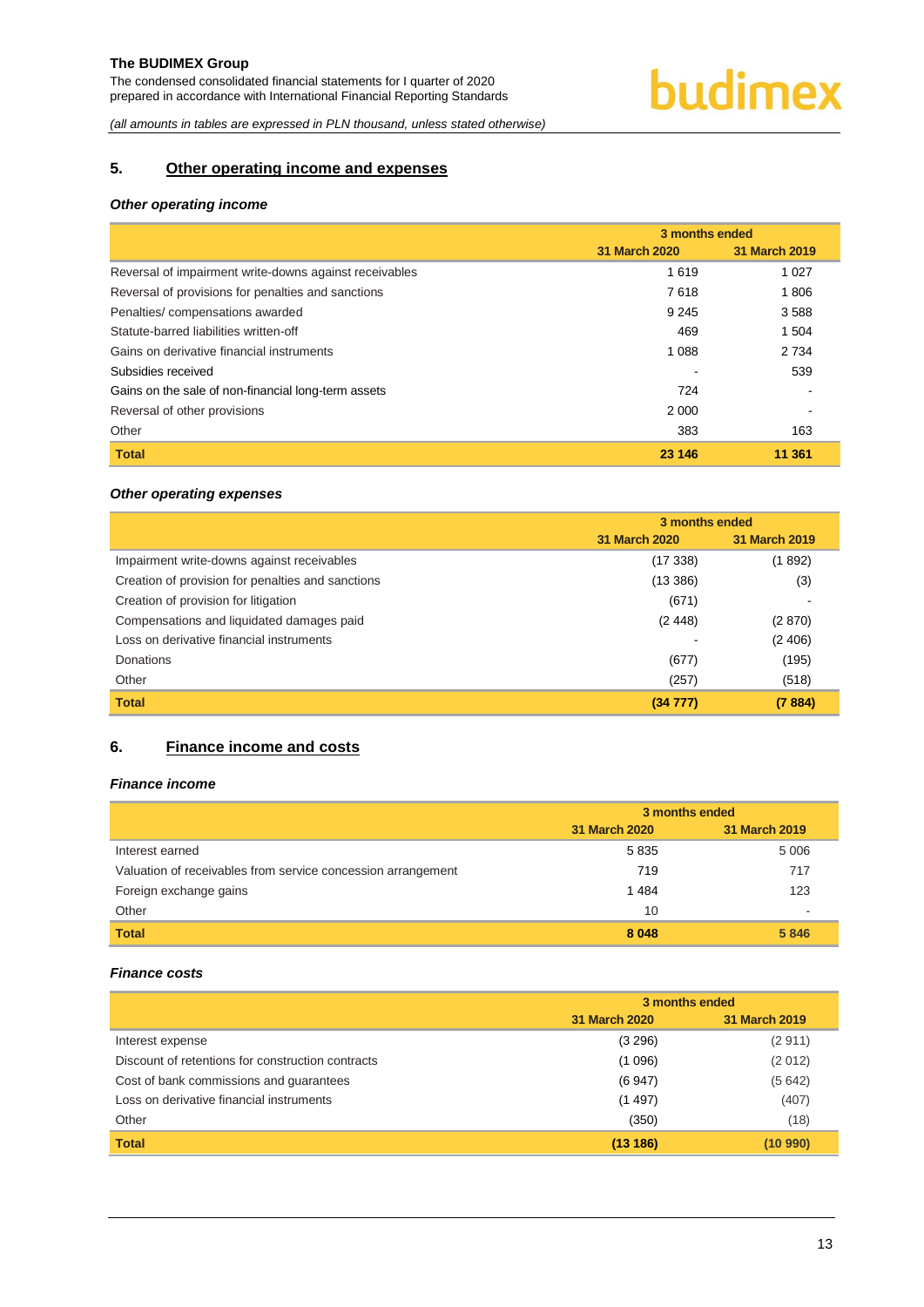All valued derivative instrument contracts (presented both in the operating and financing activity) were classified as level 2 in the fair value hierarchy. During the 3 months ended 31 March 2020, there was no transfer between Level 1 and Level 2 of fair value measurements, and no transfer into and out of Level 3 of fair value measurement.

#### <span id="page-14-0"></span>**7. Other important infomation on activity of the Budimex Group in the I quarter of 2020**

#### *Provisions for liabilities and other charges*

|                                              | 31 March 2020 | 31 December 2019 |
|----------------------------------------------|---------------|------------------|
| Provisions for litigation                    | 24 5 53       | 23 876           |
| Provisions for penalties and other sanctions | 127 923       | 122 084          |
| Provisions for warranty repairs              | 514 110       | 480 711          |
| Provisions for reclamation                   | 41 391        | 41 396           |
| Other provisions                             | 43 566        | 47 101           |
| <b>Total</b>                                 | 751 543       | 715 168          |
| of which:                                    |               |                  |
| - long-term                                  | 522 199       | 498 422          |
| - short-term                                 | 229 344       | 216 746          |

#### *Income tax in the profit and loss statement*

|                                             | 3 months ended |               |  |
|---------------------------------------------|----------------|---------------|--|
|                                             | 31 March 2020  | 31 March 2019 |  |
| Income $tax - current$                      | (47579)        | (29 203)      |  |
| Income tax - deferred                       | 43 327         | 12 733        |  |
| Income tax in the profit and loss statement | (4252)         | (16 470)      |  |

#### *Other information*

|                                                                                                                         | 3 months ended |                    |  |
|-------------------------------------------------------------------------------------------------------------------------|----------------|--------------------|--|
|                                                                                                                         | 31 March 2020  | 31 marca 2019 roku |  |
| Reversal of impairment write-downs against inventories                                                                  | 270            | 3018               |  |
| Value of property, plant and equipment, investment property and<br>intangible assets purchased or started to be leased: | 27 310         | 60 687             |  |
| - of which: plant and machinery                                                                                         | 7558           | 4 643              |  |

<span id="page-14-1"></span>As at 31 March 2020 the Group had contractual obligations for the purchase of property, plant and equipment amounted to PLN 55 513 thousand. Contractual obligations made by the Group for the purchase of property, plant and equipment as at 31 December 2019 amounted to PLN 6 912 thousand.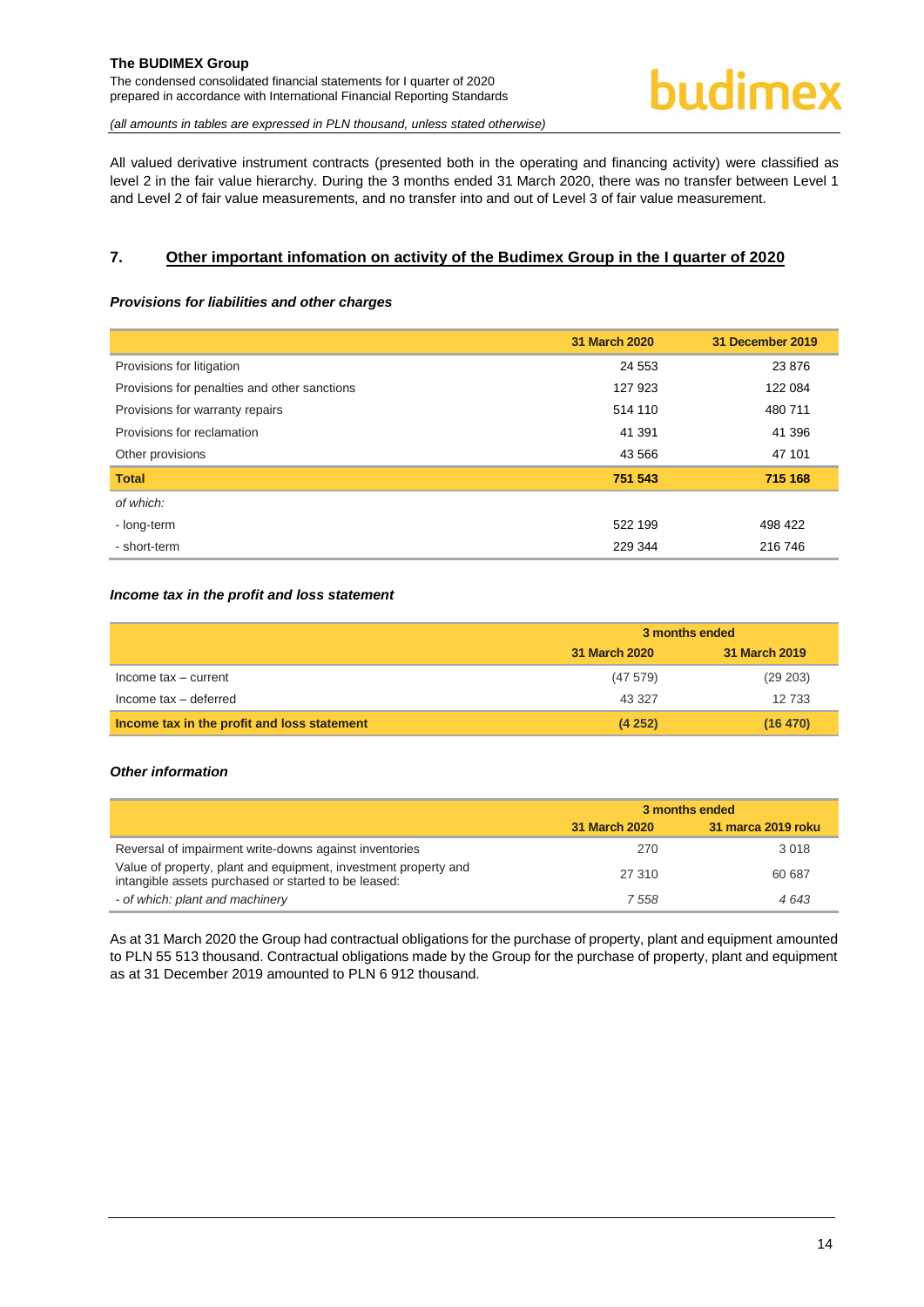*(all amounts in tables are expressed in PLN thousand, unless stated otherwise)*

#### **8. Operating segments**

For the management purposes the Group has been divided into segments based on the products and services offered. The Group operates in the following operating segments:

- construction business,
- developer and property management business,
- service activities.

Construction business covers rendering of widely understood construction-assembly services at home and abroad and is realised by the following Group companies:

- Budimex SA
- Mostostal Kraków SA
- Mostostal Kraków Energetyka Sp. z o.o.
- Budimex Bau GmbH
- Budimex Budownictwo Sp. z o.o.
- Budimex Kolejnictwo SA

Developer and property management segment covers preparation of land for investment projects, realization of investment projects in the field of housing construction industry, flat disposal and rental and servicing property on own account. The following Group entities were included in this segment:

- Budimex Nieruchomości Sp. z o.o.
- SPV-PIM 1 Sp. z o.o.
- Budimex SA in a part relating to developer business, as a result of merger with Budimex Inwestycje Sp. z o.o. on 13 August 2009

The segment of service activities comprises comprehensive services in the field of with municipal waste management, comprehensive road maintenance, lighting infrastructure extension and management, and technical operation (maintenance) of buildings. As part of the service activities segment recognised were also other Group entities, which conduct, among others, production and activities contracted in the form of public-private partnership (PPP). Classified to this segment were the following entities:

- Budimex Parking Wrocław Sp. z o.o.
- FBSerwis SA (consolidated using the full method as of 3 July 2019)
- FBSerwis A Sp. z o.o. (consolidated using the full method as of 3 July 2019)
- FBSerwis B Sp. z o.o. (consolidated using the full method as of 3 July 2019)
- FBSerwis Dolny Śląsk Sp. z o.o. (consolidated using the full method as of 3 July 2019)
- FBSerwis Wrocław Sp. z o.o. (consolidated using the full method as of 3 July 2019)
- FBSerwis Karpatia Sp. z o.o. (consolidated using the full method as of 3 July 2019)
- FBSerwis Kamieńsk Sp. z o.o. (consolidated using the full method as of 3 July 2019)

Segment performance is evaluated based on sales revenue, gross profit (loss) on sales, operating profit (loss) and net profit (loss) for the period.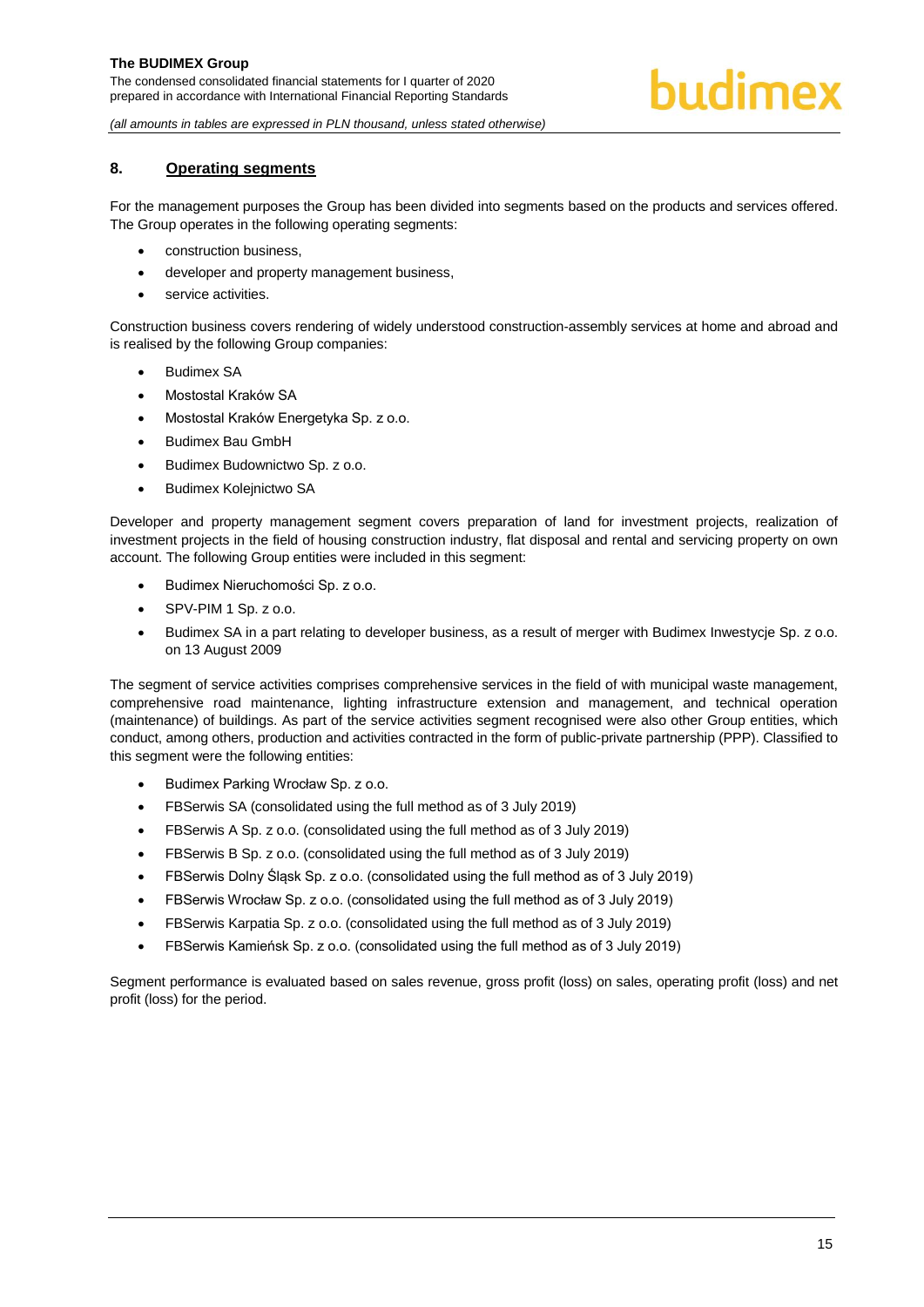*(all amounts in tables are expressed in PLN thousand, unless stated otherwise)*

#### The results of segments for the first quarter of 2020 are presented in the table below:

| <b>Segment name</b>                                                  | <b>Construction</b><br><b>business</b> | <b>Property</b><br>management<br>and developer<br><b>business</b> | <b>Service</b><br><b>activities</b> | <b>Consolidation</b><br>adjustments | <b>Consolidated</b><br>value |
|----------------------------------------------------------------------|----------------------------------------|-------------------------------------------------------------------|-------------------------------------|-------------------------------------|------------------------------|
| External sales                                                       | 1 338 926                              | 4919                                                              | 131 062                             |                                     | 1 474 907                    |
| Inter-segment sales                                                  | 87 407                                 | 421                                                               | 636                                 | (88464)                             |                              |
| Total sales of finished goods, goods<br>for resale and raw materials | 1 426 333                              | 5 3 4 0                                                           | 131 698                             | (88464)                             | 1 474 907                    |
| Gross profit                                                         | 97988                                  | 715                                                               | 23 519                              | (11 500)                            | 110722                       |
| Selling expenses                                                     | (2685)                                 | (4219)                                                            |                                     |                                     | (6904)                       |
| Administrative expenses                                              | (48047)                                | (3974)                                                            | (7259)                              | 425                                 | (58855)                      |
| Other operating income/ (expenses), net                              | (14185)                                | (26)                                                              | 2 5 8 0                             |                                     | (11631)                      |
| Operating profit/ (loss)                                             | 33 071                                 | (7504)                                                            | 18 840                              | (11075)                             | 33 332                       |
| Finance income/(costs), net                                          | (2923)                                 | (174)                                                             | (2 143)                             | 102                                 | (5138)                       |
| Shares in profits of equity accounted<br>subordinates                |                                        |                                                                   | 20                                  |                                     | 20                           |
| Income tax expense                                                   | (5255)                                 | 1419                                                              | (2 503)                             | 2 0 8 7                             | (4252)                       |
| Net profit/ (loss) for the period                                    | 24 893                                 | (6259)                                                            | 14 214                              | (8886)                              | 23 962                       |

The results of segments for the first quarter of 2019 are presented in the table below:

| <b>Segment name</b>                                                  | <b>Construction</b><br><b>business</b> | <b>Property</b><br>management<br>and developer<br><b>business</b> | <b>Service</b><br><b>activities</b> | <b>Consolidation</b><br>adjustments | <b>Consolidated</b><br>value |
|----------------------------------------------------------------------|----------------------------------------|-------------------------------------------------------------------|-------------------------------------|-------------------------------------|------------------------------|
| <b>External sales</b>                                                | 1 192 633                              | 186 917                                                           | 707                                 |                                     | 1 380 257                    |
| Inter-segment sales                                                  | 79 132                                 | 118                                                               | 1                                   | (79 251)                            |                              |
| Total sales of finished goods, goods<br>for resale and raw materials | 1 271 765                              | 187 035                                                           | 708                                 | (79 251)                            | 1 380 257                    |
| <b>Gross profit</b>                                                  | 71 577                                 | 38 566                                                            | 431                                 | (4596)                              | 105 978                      |
| Selling expenses                                                     | (2630)                                 | (4167)                                                            | $\overline{a}$                      |                                     | (6797)                       |
| Administrative expenses                                              | (50102)                                | (6868)                                                            | (21)                                | 4 2 9 9                             | (52692)                      |
| Other operating income/ (expenses), net                              | 3421                                   | 57                                                                | (1)                                 |                                     | 3477                         |
| <b>Operating profit</b>                                              | 22 266                                 | 27 588                                                            | 409                                 | (297)                               | 49 966                       |
| Finance income/ (costs), net                                         | (5217)                                 | 151                                                               | 38                                  | (116)                               | (5144)                       |
| Shares in profits of equity accounted<br>subordinates                |                                        |                                                                   | 458                                 |                                     | 458                          |
| Income tax expense                                                   | (11328)                                | (5329)                                                            | 109                                 | 78                                  | (16 470)                     |
| Net profit for the period                                            | 5721                                   | 22 410                                                            | 1014                                | (335)                               | 28 810                       |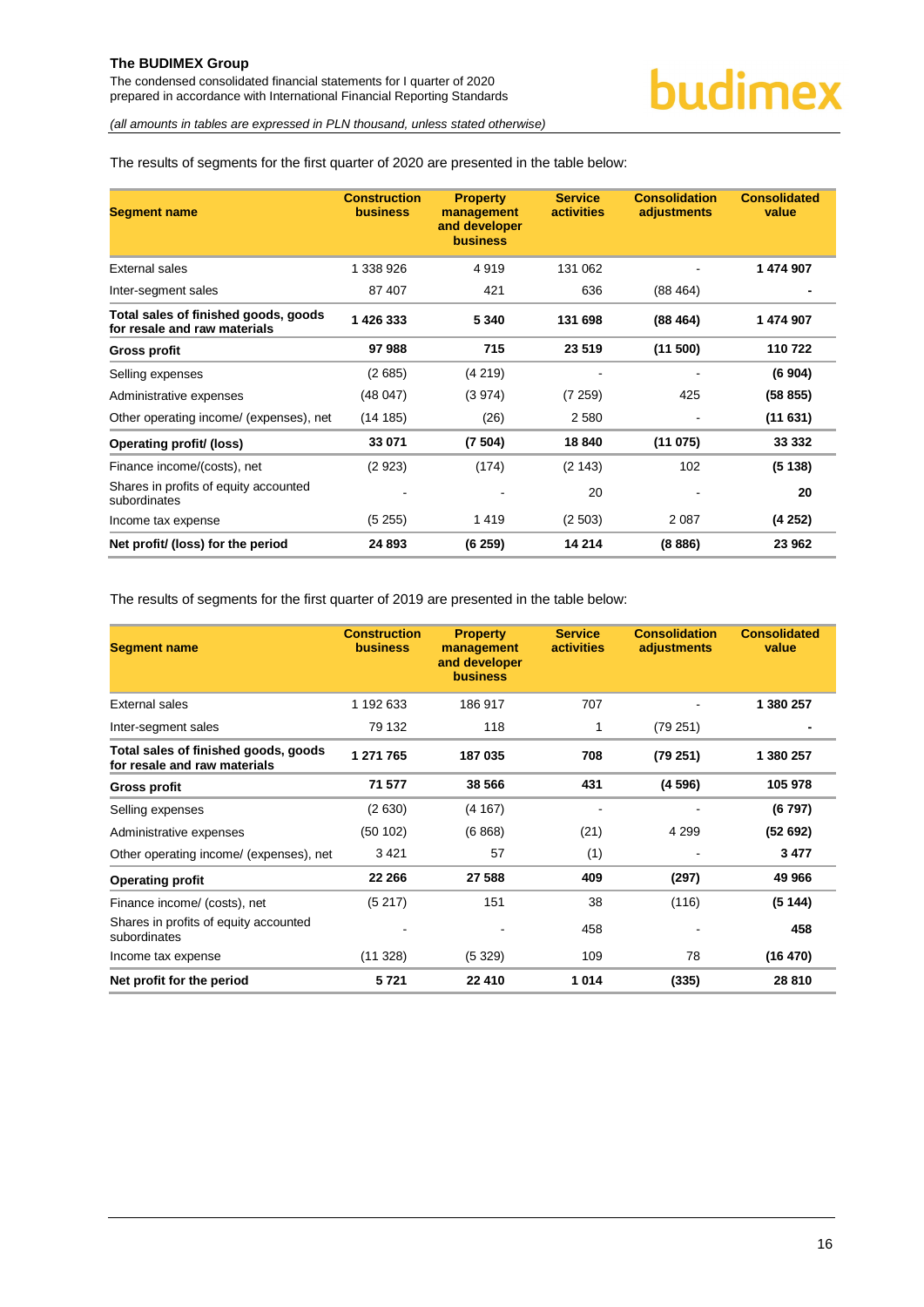# <span id="page-17-0"></span>**9. Revenue from sale of finished goods, services, goods for resale and raw materials, by category**

#### <span id="page-17-1"></span>**9.1. Sales revenue, by type of good or service**

In the first quarter of 2020 net sales of finished goods, services, goods for resale and raw materials, by type of good or service, were as follows:

| <b>Segment name</b>                                                  | <b>Construction</b><br><b>business</b> | <b>Property</b><br>management<br>and developer<br><b>business</b> | <b>Service</b><br><b>activities</b> | <b>Consolidation</b><br>adjustments | <b>Consolidated</b><br>financial data |
|----------------------------------------------------------------------|----------------------------------------|-------------------------------------------------------------------|-------------------------------------|-------------------------------------|---------------------------------------|
| Sales of construction and assembly<br>services                       | 1 416 368                              | $\sim$                                                            | $\blacksquare$                      | (86979)                             | 1 329 389                             |
| Sales of other services                                              | 1 3 3 3                                | 1 0 7 5                                                           | 131 698                             | (1485)                              | 132 621                               |
| Sales of finished goods                                              | 7 1 7 4                                | 4 2 6 5                                                           | $\,$                                | $\overline{\phantom{a}}$            | 11 439                                |
| Sales of goods for resale and raw<br>materials                       | 1458                                   | $\,$                                                              | $\,$                                | $\overline{\phantom{a}}$            | 1458                                  |
| Total sales of finished goods, goods<br>for resale and raw materials | 1426333                                | 5 3 4 0                                                           | 131 698                             | (88464)                             | 1 474 907                             |

In the first quarter of 2019 net sales of finished goods, services, goods for resale and raw materials, by type of good or service, were as follows:

| <b>Segment name</b>                                                  | <b>Construction</b><br><b>business</b> | <b>Property</b><br>management<br>and developer<br><b>business</b> | <b>Service</b><br><b>activities</b> | <b>Consolidation</b><br>adjustments | <b>Consolidated</b><br>financial data |
|----------------------------------------------------------------------|----------------------------------------|-------------------------------------------------------------------|-------------------------------------|-------------------------------------|---------------------------------------|
| Sales of construction and assembly<br>services                       | 1 249 724                              | $\blacksquare$                                                    | $\sim$                              | (74 952)                            | 1 174 772                             |
| Sales of other services                                              | 9657                                   | 2 1 1 8                                                           | 708                                 | (4299)                              | 8 1 8 4                               |
| Sales of finished goods                                              | 10 258                                 | 182 867                                                           | $\,$                                | $\overline{\phantom{a}}$            | 193 125                               |
| Sales of goods for resale and raw<br>materials                       | 2 1 2 6                                | 2 0 5 0                                                           | $\overline{\phantom{a}}$            | $\overline{\phantom{a}}$            | 4 1 7 6                               |
| Total sales of finished goods, goods<br>for resale and raw materials | 1 271 765                              | 187 035                                                           | 708                                 | (79 251)                            | 1 380 257                             |

#### <span id="page-17-2"></span>**9.2. Sales revenue, by geographical area**

In the first quarter of 2020 net sales of finished goods, services, goods for resale and raw materials, by geographical area, were as follows:

| <b>Segment name</b>                                                  | <b>Construction</b><br><b>business</b> | <b>Property</b><br>management<br>and developer<br><b>business</b> | <b>Service</b><br><b>activities</b> | <b>Consolidation</b><br>adjustments | <b>Consolidated</b><br>financial data |
|----------------------------------------------------------------------|----------------------------------------|-------------------------------------------------------------------|-------------------------------------|-------------------------------------|---------------------------------------|
| Poland                                                               | 1 324 975                              | 5 3 4 0                                                           | 131 668                             | (88464)                             | 1 373 519                             |
| Germany                                                              | 57 131                                 | $\blacksquare$                                                    | 30                                  | $\blacksquare$                      | 57 161                                |
| Other EU countries                                                   | 41 266                                 | $\,$                                                              | $\overline{\phantom{a}}$            | $\,$                                | 41 266                                |
| Other countries                                                      | 2961                                   | $\sim$                                                            | $\,$                                | $\blacksquare$                      | 2961                                  |
| Total sales of finished goods, goods<br>for resale and raw materials | 1426333                                | 5 3 4 0                                                           | 131 698                             | (88464)                             | 1 474 907                             |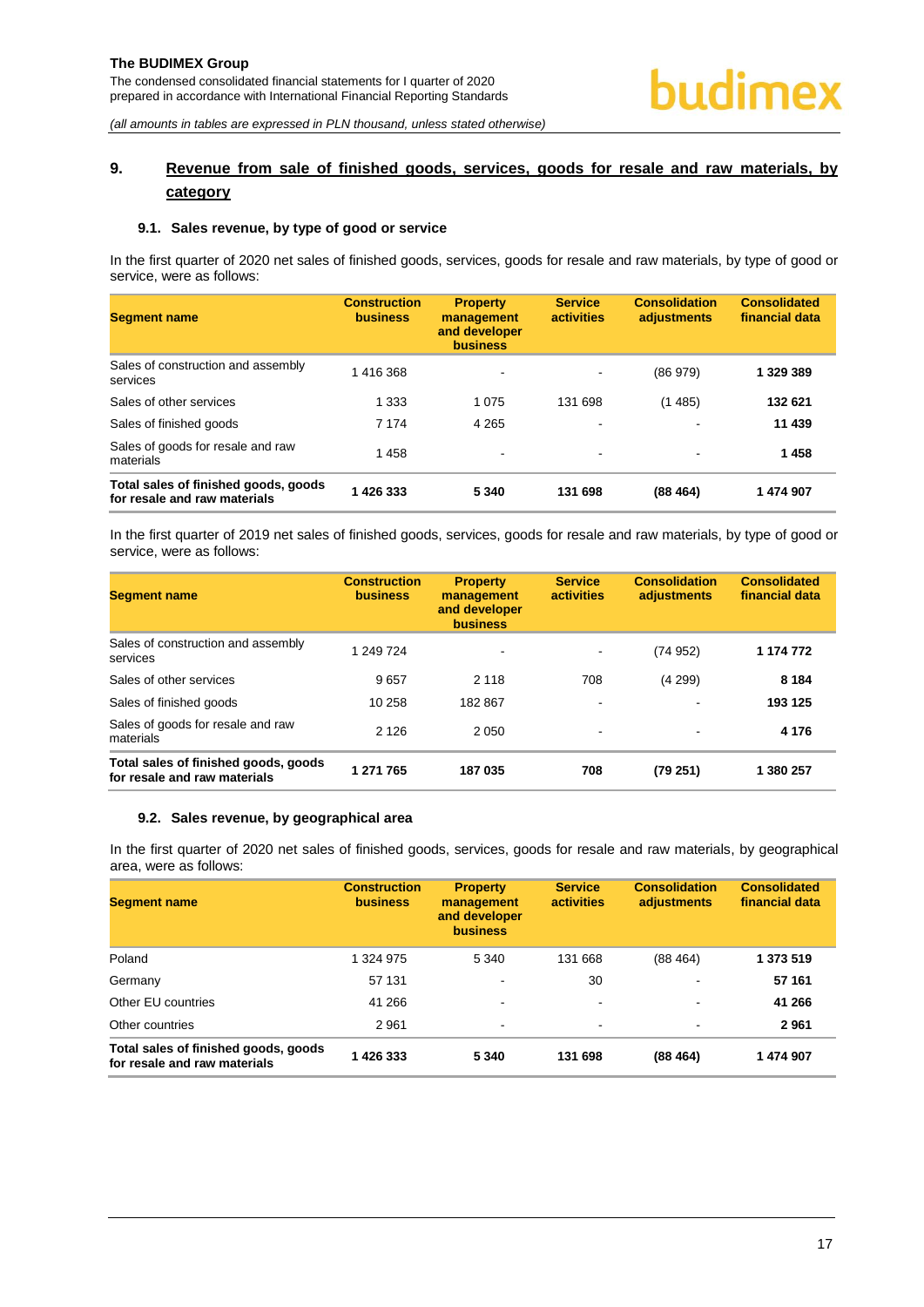*(all amounts in tables are expressed in PLN thousand, unless stated otherwise)*

In the first quarter of 2019 net sales of finished goods, services, goods for resale and raw materials, by geographical area, were as follows:

| <b>Segment name</b>                                                  | <b>Construction</b><br><b>business</b> | <b>Property</b><br>management<br>and developer<br><b>business</b> | <b>Service</b><br>activities | <b>Consolidation</b><br>adjustments | <b>Consolidated</b><br>financial data |
|----------------------------------------------------------------------|----------------------------------------|-------------------------------------------------------------------|------------------------------|-------------------------------------|---------------------------------------|
| Poland                                                               | 1 193 595                              | 187 035                                                           | 708                          | (79 251)                            | 1 302 087                             |
| Germany                                                              | 50 502                                 | $\overline{\phantom{a}}$                                          | $\blacksquare$               | $\,$                                | 50 502                                |
| Other EU countries                                                   | 27 655                                 | $\sim$                                                            | $\,$                         | $\overline{\phantom{a}}$            | 27 655                                |
| Other countries                                                      | 13                                     | $\sim$                                                            | $\blacksquare$               | $\blacksquare$                      | 13                                    |
| Total sales of finished goods, goods<br>for resale and raw materials | 1 271 765                              | 187 035                                                           | 708                          | (79 251)                            | 1 380 257                             |

#### <span id="page-18-0"></span>**9.3. Sales revenue of the segment "Construction business" by construction type**

Net sales of finished goods, services, goods for resale and raw materials of the "Construction business" as the most significant operating segment of the Budimex Group were additionally analysed by type of construction objects. Data for the first quarter of 2020 and the first quarter of 2019 were as follows:

| <b>Type of construction</b>                                                                        | Sales revenue for a 3-month period ended: |               |  |  |
|----------------------------------------------------------------------------------------------------|-------------------------------------------|---------------|--|--|
|                                                                                                    | 31 March 2020                             | 31 March 2019 |  |  |
| Land-engineering                                                                                   | 552 025                                   | 452 167       |  |  |
| Railway                                                                                            | 279 344                                   | 157 807       |  |  |
| General construction, of which:                                                                    | 594 964                                   | 661 791       |  |  |
| - non-residential                                                                                  | 441 461                                   | 532 142       |  |  |
| - residential                                                                                      | 153 503                                   | 129 649       |  |  |
| Net sales of finished goods, goods for resale and raw<br>materials - Construction business segment | 1 426 333                                 | 1 271 765     |  |  |

#### <span id="page-18-1"></span>**10. Related party transactions**

Transactions with related parties made in the first quarter of 2020 and in the first quarter of 2019 and unsettled balances of receivables and liabilities as at 31 March 2020 and 31 December 2019 are presented in the tables below:

|                                                            |               | <b>Receivables</b> | <b>Liabilities</b> |                  |  |
|------------------------------------------------------------|---------------|--------------------|--------------------|------------------|--|
|                                                            | 31 March 2020 | 31 December 2019   | 31 March 2020      | 31 December 2019 |  |
| Parent and it related parties<br>(the Ferrovial Group)     | 29            | 2 4 9 3            | 24 754             | 22 781           |  |
| Jointly controlled entities                                | 3916          | 5 0 9 7            | 787                | 840              |  |
| Associates                                                 | 106           | 108                | 74                 | 48               |  |
| Other related entities - non-consolidated<br>subsidiaries* | 14            | 95                 |                    |                  |  |
| Other related entities - other*                            | 4             | 4                  |                    |                  |  |
| Other related entities – through key<br>personnel*         |               |                    | 2633               | 4 5 1 9          |  |
| Total settlements with related parties                     | 4 0 6 9       | 7 797              | 28 248             | 28 188           |  |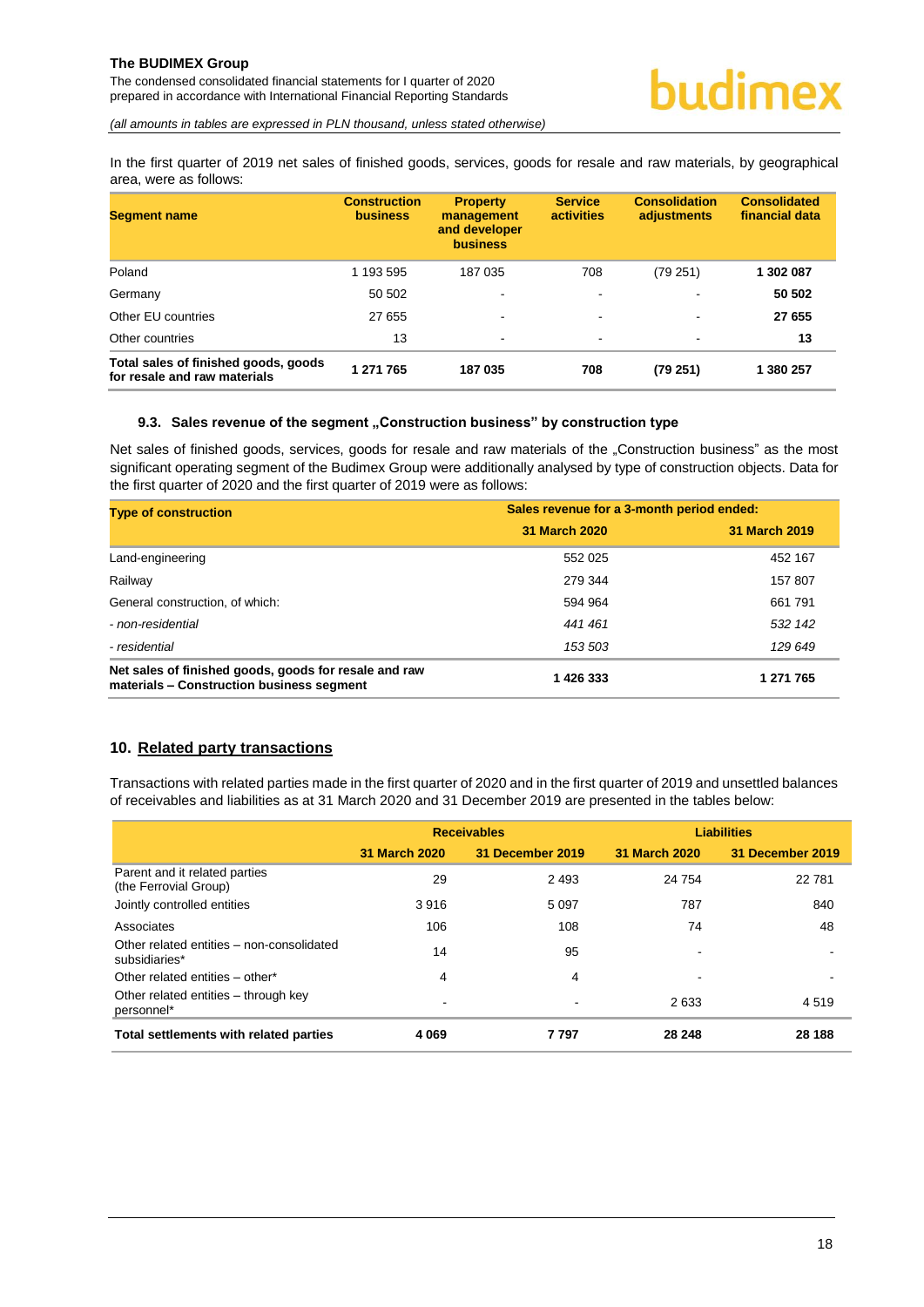The condensed consolidated financial statements for I quarter of 2020 prepared in accordance with International Financial Reporting Standards

# undimex

*(all amounts in tables are expressed in PLN thousand, unless stated otherwise)*

|                                                                          | Sales of finished goods and services<br>3-month period ended 31 March |         | Purchase of finished goods and<br>services<br>3-month period ended 31 March |          |
|--------------------------------------------------------------------------|-----------------------------------------------------------------------|---------|-----------------------------------------------------------------------------|----------|
|                                                                          | 2020                                                                  | 2019    | 2020                                                                        | 2019     |
| Parent and it related parties<br>(the Ferrovial Group)                   |                                                                       |         | (6947)                                                                      | (10 415) |
| Jointly controlled entities                                              | 1 905                                                                 | 3637    | (12)                                                                        | (46)     |
| Associates<br>Other related entities - non-consolidated<br>subsidiaries* | 6                                                                     | 77      | (331)                                                                       | (137)    |
| Other related entities - through key personnel*                          |                                                                       | 4 3 8 5 | (200)                                                                       | (2)      |
| Total transactions with related parties                                  | 1911                                                                  | 8099    | (7490)                                                                      | (10600)  |

|                                                        | <b>Finance income</b><br>3-month period ended 31 March |         | <b>Finance costs</b><br>3-month period ended 31 March |      |
|--------------------------------------------------------|--------------------------------------------------------|---------|-------------------------------------------------------|------|
|                                                        | 2020                                                   | 2019    | 2020                                                  | 2019 |
| Parent and it related parties<br>(the Ferrovial Group) |                                                        | $\sim$  | -                                                     | (12) |
| Associates                                             |                                                        | 1 0 4 6 | $\,$                                                  |      |
| <b>Total transactions with related parties</b>         | ٠                                                      | 1 0 4 6 |                                                       | (12) |

\*) Other related parties represent controlled or jointly controlled entities or entities, on which the key management person of the Parent Company or of the subsidiary of the Budimex Group or his close relative exercises significant influence, or has significant number of votes at the shareholders' meeting of this company.

Inter-Group transactions are made on an arm's length basis.

# <span id="page-19-0"></span>**11. Factors which will affect results achieved by the Group in a period covering at least the next quarter**

The main factors that may affect the financial situation of the Group at least in the next quarter include:

- general economic uncertainty associated with the coronavirus epidemic,
- availability of employees,
- risks related to logistics and transport of building materials,
- fluctuations of exchange rates, which have the impact on the sales revenue, operating costs and result of the valuation and realization of derivative financial instrument contracts,
- high demand for subcontractors' services, which might have influence on quality and timeliness of the works performed,
- price level of materials and construction services affecting the amount of direct costs of realised contracts,
- level of competition in public tenders.
- intensification of actions aimed at recovery of overdue debts, which were provided for and strengthening the operational and financial control in respect of contracts realised,
- results of the pending legal proceedings, described in more detail in note 16 to these consolidated financial statements,
- changes of tax regulations affecting the construction sector.

### <span id="page-19-1"></span>**12. Description of significant achievements or failures of the Budimex Group in the I quarter of 2020, key events concerning the Group's operations and significant events after 31 March 2020**

In the first quarter of 2020 the results of the Budimex Group were weaker than in the corresponding period of the previous year. Decrease in the profitability concerned mainly the developer segment and was a consequence of low number of signed notarial deeds. Significant decrease in the notarial deeds' number is a result of the schedules of the developer's investment projects and also, in the second half of March, an implication of the restrictions introduced due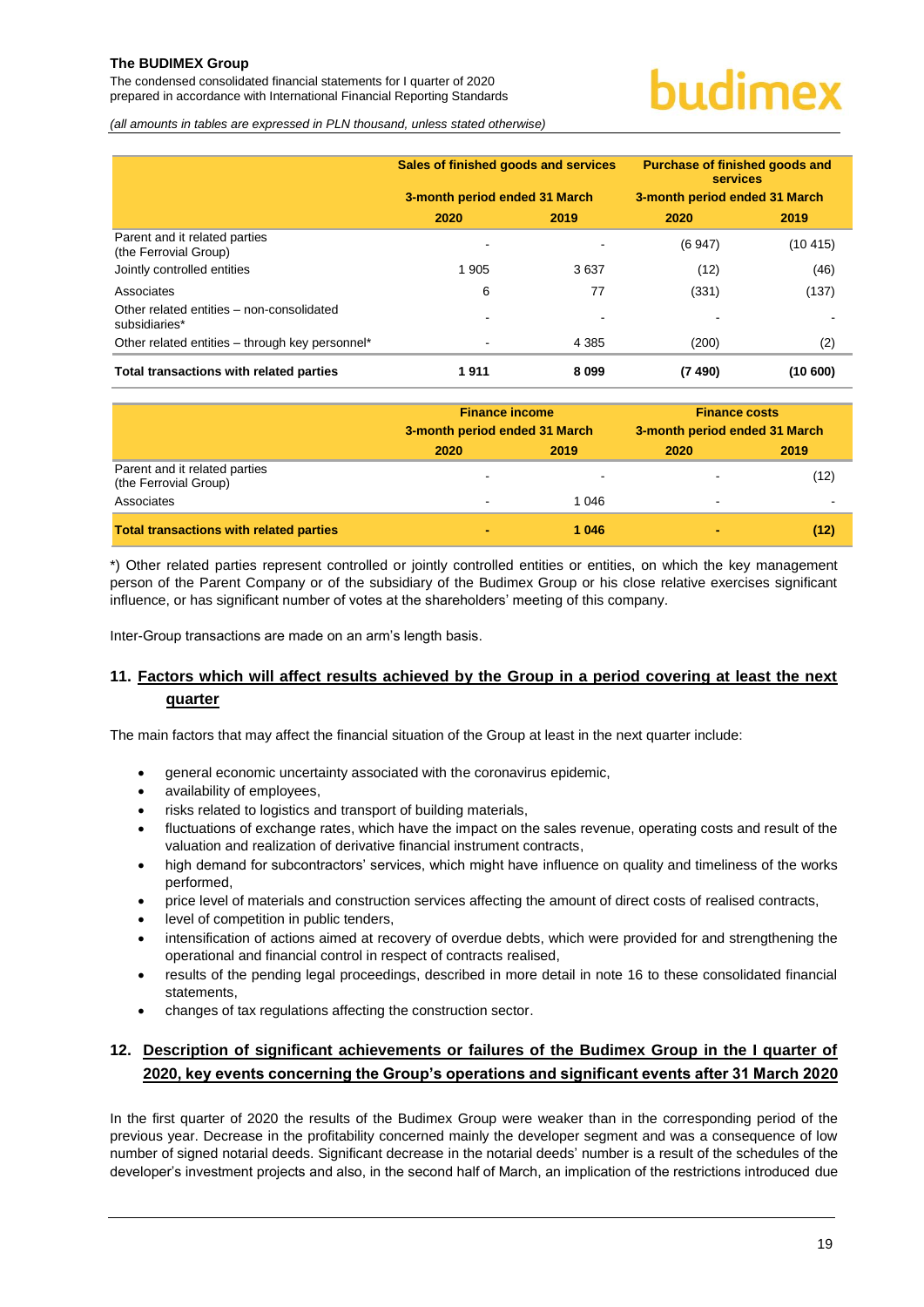to the coronavirus outbreak. Number of flats presold in period January-March 2020 (without reservations) increased to 541 units compared to 265 units in the same period of the previous year.

Profitability improvement of the construction segment resulted mainly from the completion of the difficult contracts signed 2-3 years ago, which were carried out in the environment of the progressive cost inflation. In addition, favorable weather conditions positively affected the efficiency of realization of the projects despite the winter season, which also resulted in the relatively high sales revenues in the analyzed period.

The order portfolio of the Budimex Group is profitable and ensures adequate workload for subsequent quarters. In the recent quarters the Group significantly increased the value of the order portfolio in the railway segment, which will allow to optimize production capacity in the railway segment in the upcoming quarters.

The order portfolio as at 31 March 2020 amounted to PLN 11 970 570 thousand. The value of contracts signed in the period January – March 2020 amounted to PLN 2 318 009 thousand.

The cash position of the Budimex Group is stable and allows for uninterrupted operation. Due to the difficult market situation, earlier payments for subcontractors and suppliers are consistently offered.

State of epidemic, which was introduced in Poland on 20 March 2020, did not significantly affect the financial parameters of Budimex Group for the first quarter of 2020. Threat related to the spread of the coronavirus resulted in changes to work organization rules, among others by the introduction of possibility of telework, providing disinfection measures for employees or reorganization of the office space to ensure compliance with the recommendations of the Main Sanitary Inspectorate.

Until the moment of preparation of these consolidated financial statements, coronavirus outbreak did not have significant impact on the Group's operating activity.

In the period from 31 March 2020 to the date of preparation of these condensed consolidated financial statements no other significant events took place.

#### <span id="page-20-0"></span>**13. Issue, redemption and repayment of debt and equity securities**

In the first quarter of 2020 Budimex SA and Group companies did not issue, redeem or repay debt or equity securities.

# <span id="page-20-1"></span>**14. The Management Board's position on the feasibility of results stated in the financial forecasts published earlier for the year in view of the financial results presented in the quarterly report in relation to the projected results**

Budimex SA did not publish any forecasts.

# <span id="page-20-2"></span>**15. Statement of ownership of shares of Budimex SA or rights to such shares (options) held by the managing or supervisory persons of Budimex SA as at the date of publication of this report together with indication of changes in the ownership in the I quarter of 2020**

As at the date of publication of the report members of the Management Board and Supervisory Board of Budimex SA held the following number of shares:

| Marcin Węgłowski  | (Management Board member)           | 2 830 shares |
|-------------------|-------------------------------------|--------------|
| Marek Michałowski | (chairman of the Supervisory Board) | 4 000 shares |

Above mentioned members of the Management Board and Supervisory Board do not own share options of the company. As at the date of publication of this report other managing and supervisory persons of Budimex SA do not hold its shares or share options. There was no change in the status of ownership from the date of publication of the annual report for the year 2019, i.e. 26 March 2020.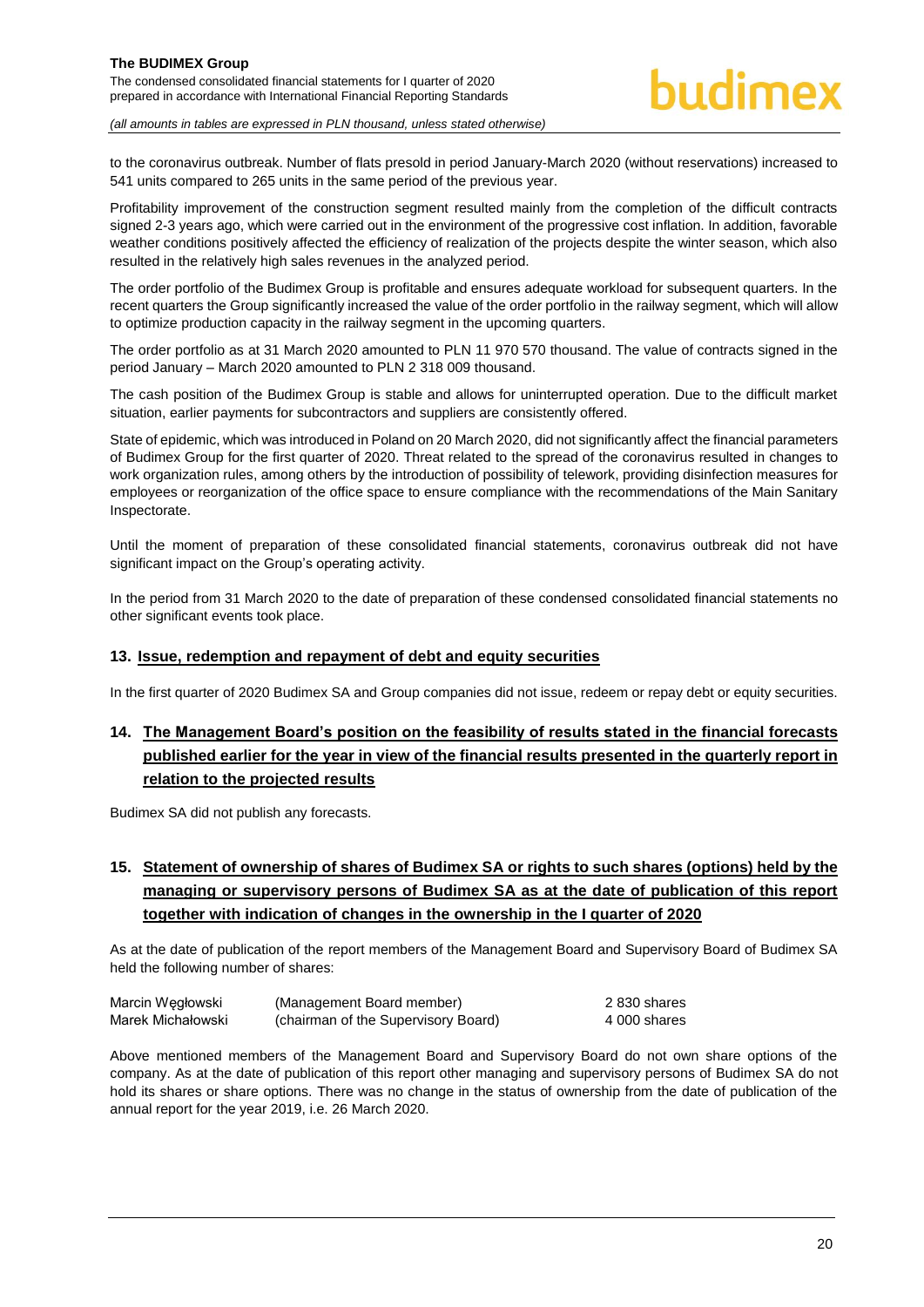# <span id="page-21-0"></span>**16. Proceedings pending as at 31 March 2020 before court, competent arbitration body or any public administration authority**

The total value of legal proceedings in progress in respect of liabilities and receivables as at 31 March 2020 was PLN 454 622 thousand. Excess of the value of proceedings against Group companies over proceedings relating to claims of Group companies amounted to PLN 62 156 thousand.

In accordance with information in the possession of Budimex SA, the total value of legal proceedings in progress in respect of liabilities of Budimex SA and its subsidiaries as at 31 March 2020 was PLN 258 389 thousand. These proceedings involve the Group companies' operating activity.

The largest claim in dispute was submitted on 24 July 2017 by Muzeum Śląskie in Katowice against Budimex SA and Ferrovial Agroman SA, operating as a consortium, in connection with the performance of the contract called "Construction of new premises of Muzeum Śląskie in Katowice" concluded on 7 June 2011. The claimant requested that either the amount of PLN 122 758 thousand, together with statutory interest calculated as of the date of claim filing, was awarded jointly and severally against the defendants towards undue performance of the contract, or the defendants were ordered to reduce contract transaction price by the amount of PLN 34 675 thousand being the reimbursement of the unfairly, as stated by the claimant, paid contract consideration. Art. 471 of the Civil Code was named as the basis for the principal claim, while the provisions of contractor warranty for defects in the constructed facility – for the alternative claim (*żądanie ewentualne*).

In the opinion of the Management Board of Budimex SA, the claim is unjustified. The irregularities, if any, which the claimant names as the basis for its action do not result from contract performance or undue performance by the consortium. In addition, due contract performance was confirmed by the claimant by the issued Certificate of Acquisition and Certificate of Completion of premises of Muzeum Śląskie in Katowice. In the opinion of the Management Board, the reported provisions cover the risks related to contract performance. Budimex SA filed its reply to said claim on 31 October 2017. It was supplemented by Budimex SA in January 2018. Ferrovial Agroman SA files its request to the claim on 22 October 2018. The first hearing took place on 11 March 2019, during which the court obliged the parties to pay an advance towards the remuneration of the research institute, which will prepare an opinion on the case. As at the date of the report, the date of the next hearing is not known.

Another legal proceedings with a material value relate to the claim filed on 5 March 2008 by Miejskie Wodociągi i Kanalizacja w Bydgoszczy Sp. z o.o. requesting that the amount of PLN 25 252 thousand be awarded jointly and severally against the consortium to which the Budimex SA and Budimex Dromex SA belonged. The claim relates to the replacement of contractor costs incurred by the investor when the consortium rescinded the contract. The share of the companies in the consortium was 90%, therefore the value of the claim for which Budimex SA is presently liable is PLN 22 727 thousand. On 12 July 2017, the court of the first instance awarded against Budimex SA only the amount of PLN 22 thousand (towards reimbursement of the costs of expert opinions commissioned by the claimant), and dismissed the claim in its entirety. The appeal against court decision was filed both by the claimant (as regards the entire claim), and the defendant (as regards the part of the verdict regarding the amount of PLN 22 thousand). Currently, the parties await setting the date for the hearing before the court of the second instance.

As at the date of the preparation of these consolidated financial statements, the final outcome of the remaining proceedings is not known. For all legal proceedings which – according to the Group – may finish in an unfavourable way, provisions were recognised in the amount that takes into account the risk estimated by the Group.

The total value of legal proceedings pending in respect of claims of Budimex SA and its subsidiaries amounted to PLN 196 233 thousand as at 31 March 2020. The proceedings relate mainly to the recovery of overdue receivables from business partners and to additional claims in respect of the construction work performed. As at the date of these consolidated financial statements, the final outcome of the proceedings is not known.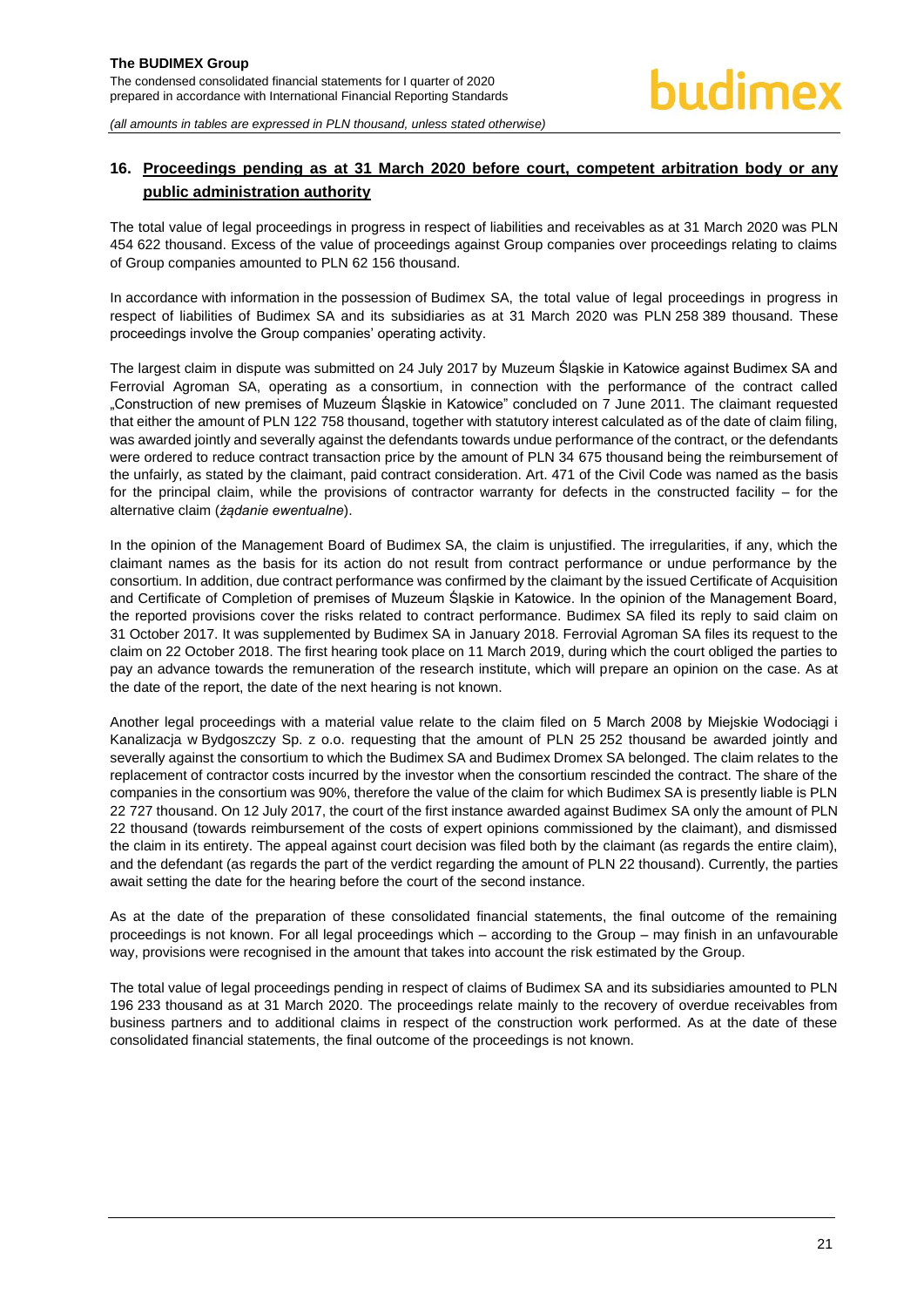#### <span id="page-22-0"></span>**17. Contingent assets and contingent liabilities**

|                                               | <b>31 March 2020</b> | 31 December 2019 |
|-----------------------------------------------|----------------------|------------------|
| <b>Contingent assets</b>                      |                      |                  |
| From other entities, of which:                |                      |                  |
| - guarantees and sureties received            | 595 374              | 571 994          |
| - bills of exchange received as security      | 2 5 5 2              | 5079             |
| From other entities, total                    | 597 926              | 577 073          |
| <b>Total contingent assets</b>                | 597 926              | 577 073          |
| <b>Contingent liabilities</b>                 |                      |                  |
| To other entities, of which:                  |                      |                  |
| - guarantees and sureties issued              | 4 167 880            | 3 904 245        |
| - promissory notes issued as performance bond | 43 834               | 117 293          |
| To other entities, total                      | 4 211 714            | 4 021 538        |
| Other contingent liabilities                  | 167                  | 167              |
| <b>Total contingent liabilities</b>           | 4 211 881            | 4 021 705        |
| <b>Total contingent items</b>                 | (3613955)            | (3444632)        |

Contingent assets arising from guarantees and sureties represent guarantees issued by banks or other entities in favour of Budimex Group companies serving as security for the Group's claims against business partners in connection with executed construction contracts.

Contingent liabilities arising from guarantees and sureties comprise mainly guarantees issued by banks to business partners of the Group companies to secure their claims against the Group companies that may arise on the grounds of executed construction contracts. The banks are entitled to recourse claims against Group companies under these guarantees. Guarantees issued to the investors of the Group represent an alternative, to the retentions held, method of securing potential investor claims relating to construction contracts. At the same time, the risk relating to warranty repairs assessed by the Management Board of the Group as probable was appropriately reflected in the warranty repair provision, as described in note 7 to these condensed consolidated financial statements.

The promissory notes issued represent security for liabilities settlement towards strategic suppliers of Group companies, while bills of exchange received and recognised under contingent assets represent security for receivables payment due to Group companies from their customers.